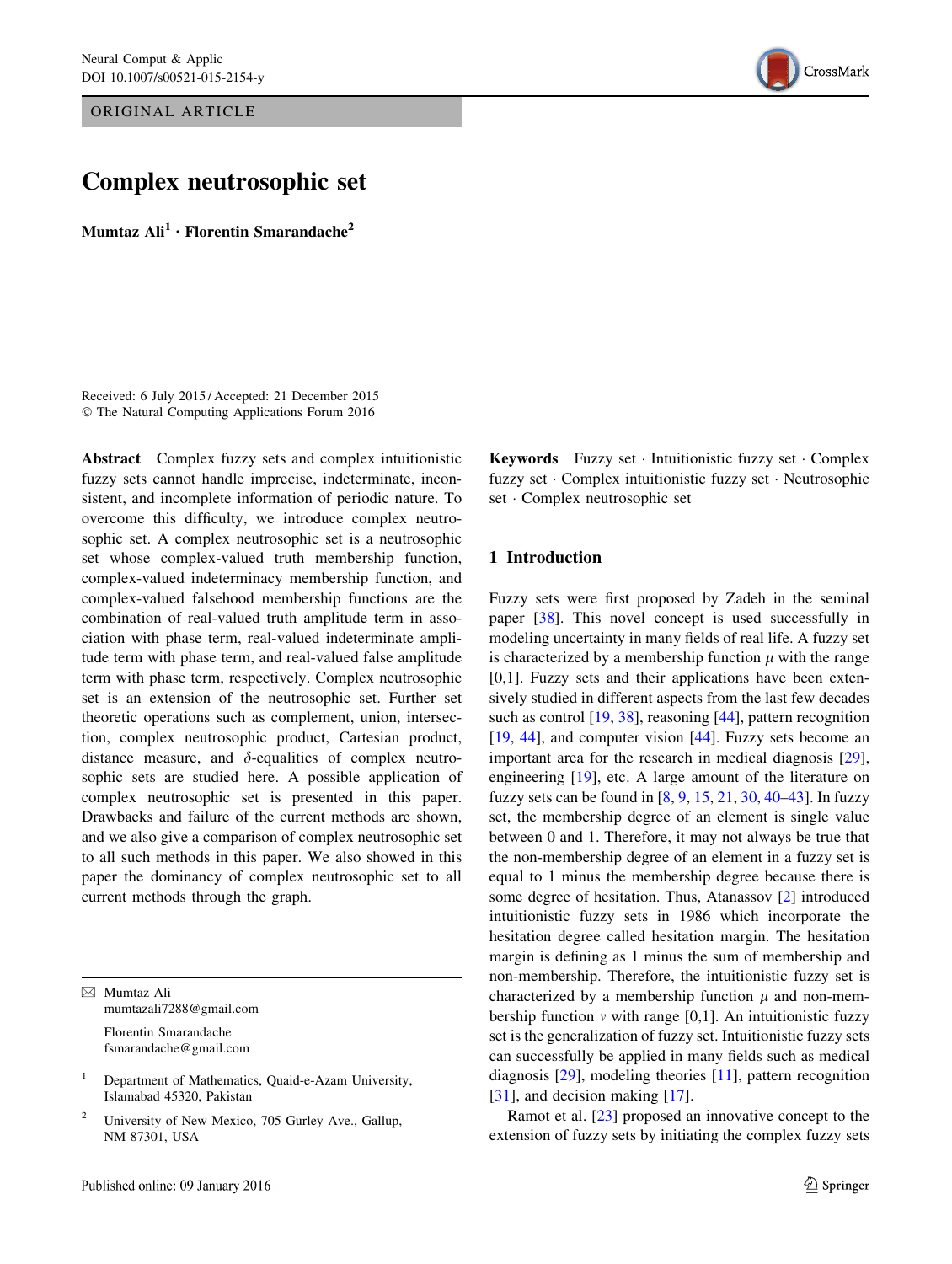where the degree of membership  $\mu$  is traded by a complexvalued of the form

 $r_s(x) \cdot e^{j\omega_s(x)}, \ j = \sqrt{-1}$ 

where  $r<sub>S</sub>(x)$  and  $\omega<sub>S</sub>(x)$  are both belongs to [0,1] and  $r_s(x)$ .  $e^{j\omega_s(x)}$  has the range in complex unit disk. Complex fuzzy set is completely a different approach from the fuzzy complex number discussed by Buckley [[4–7\]](#page-16-0), Nguyen et al. [\[21](#page-16-0)], and Zhang et al. [\[41](#page-17-0)]. The complex-valued membership function of the complex fuzzy set has an amplitude term with the combination of a phase term which gives wavelike characteristics to it. Depending on the phase term gives a constructive or destructive interference. Thus, complex fuzzy set is different from conventional fuzzy set [\[38](#page-17-0)], fuzzy complex set  $[23]$  $[23]$ , type 2 fuzzy set  $[19]$  $[19]$ , etc. due to the character of wavelike. The complex fuzzy set [[23\]](#page-17-0) still preserves the characterization of uncertain information through the amplitude term having value in the range of  $[0,1]$  with the addition of a phase term. Ramot et al.  $[23, 1]$  $[23, 1]$  $[23, 1]$ [24\]](#page-17-0) discussed several properties of complex fuzzy sets such as complement, union, and intersection. with sufficient amount of illustrative examples. Some more theory on complex fuzzy sets can be seen in [[10,](#page-16-0) [35](#page-17-0)]. Ramot et al. [\[24](#page-17-0)] also introduced the concept of complex fuzzy logic which is a novel framework for logical reasoning. The complex fuzzy logic is a generalization of fuzzy logic, based on complex fuzzy set. In complex fuzzy logic [\[24](#page-17-0)], the inference rules are constructed and fired in such way that they are closely resembled to traditional fuzzy logic. Complex fuzzy logic [[24\]](#page-17-0) is constructed to hold the advantages of fuzzy logic while enjoying the features of complex numbers and complex fuzzy sets. Complex fuzzy logic is not only a linear extension to the conventional fuzzy logic but rather a natural extension to those problems that are very difficult or impossible to describe with onedimensional grades of membership. Complex fuzzy sets have found their place in signal processing [\[23](#page-17-0)], physics [\[23](#page-17-0)], stock marketing [23] etc.

The concept of complex intuitionistic fuzzy set in short CIFS is introduced by Alkouri and Saleh in [[1\]](#page-16-0). The complex intuitionistic fuzzy set is an extension of complex fuzzy set by adding complex-valued non-membership grade to the definition of complex fuzzy set. The complex intuitionistic fuzzy sets are used to handle the information of uncertainty and periodicity simultaneously. The complex-valued membership and non-membership function can be used to represent uncertainty in many corporal quantities such as wave function in quantum mechanics, impedance in electrical engineering, complex amplitude, and decision-making problems. The novel concept of phase term is extend in the case of complex intuitionistic fuzzy set which appears in several prominent concepts such as distance measure, Cartesian products, relations, projections, and cylindric extensions. The complex fuzzy set has only one extra phase term, while complex intuitionistic fuzzy set has two additional phase terms. Several properties of complex intuitionistic fuzzy sets have been studied such as complement, union, intersection, T-norm, and S-norm.

Smarandache [[28\]](#page-17-0) in 1998 introduced Neutrosophy that studies the origin, nature, and scope of neutralities and their interactions with distinct ideational spectra. A neutrosophic set is characterized by a truth membership function  $T$ , an indeterminacy membership function I and a falsehood membership function F. Neutrosophic set is powerful mathematical framework which generalizes the concept of classical sets, fuzzy sets [\[38](#page-17-0)], intuitionistic fuzzy sets [\[2](#page-16-0)], interval valued fuzzy sets [[30\]](#page-17-0), paraconsistent sets [\[28](#page-17-0)], dialetheist sets [[28\]](#page-17-0), paradoxist sets [\[28](#page-17-0)], and tautological sets [\[28](#page-17-0)]. Neutrosophic sets handle the indeterminate and inconsistent information that exists commonly in our daily life. Recently neutrosophic sets have been studied by several researchers around the world. Wang et al. [[33\]](#page-17-0) studied single-valued neutrosophic sets in order to use them in scientific and engineering fields that give an additional possibility to represent uncertainty, incomplete, imprecise, and inconsistent data. Hanafy et al. [[13,](#page-16-0) [14\]](#page-16-0) studied the correlation coefficient of neutrosophic set. Ye [\[35](#page-17-0)] studied the correlation coefficient of single-valued neutrosophic sets. Broumi and Smaradache presented the correlation coefficient of interval neutrosophic set in [\[3](#page-16-0)]. Salama et al. [[26\]](#page-17-0) studied neutrosophic sets and neutrosophic topological spaces. Some more literature on neutrosophic sets can be found in [\[12](#page-16-0)–[14,](#page-16-0) [18,](#page-16-0) [20,](#page-16-0) [25,](#page-17-0) [27,](#page-17-0) [32,](#page-17-0) [34](#page-17-0), [36,](#page-17-0) [37,](#page-17-0) [40\]](#page-17-0).

Pappis  $[22]$  $[22]$  studied the notion of "proximity measure," with an attempt to show that ''precise membership values should normally be of no practical significance.'' Pappis observed that the max–min compositional rule of inference is preserved with respect to "approximately equal" fuzzy sets. An important generalization of the work of Pappis proposed by Hong and Hwang [[15\]](#page-16-0) which is mainly based that the max–min compositional rule of inference is preserved with respect to ''approximately equal fuzzy sets'' and ''approximately equal'' fuzzy relation. But, Cai noticed that both the Pappis and Hong and Hwang approaches were confined to fixed  $\varepsilon$ . Therefore, Cai [[8,](#page-16-0) [9\]](#page-16-0) takes a different approach and introduced  $\delta$ -equalities of fuzzy sets. Cai proposed that if two fuzzy sets are equal to an extent of  $\delta$ , then they are said to be  $\delta$ -equal. The notions of  $\delta$ -equality are significance in both the fuzzy statistics and fuzzy reasoning. Cai  $[8, 9]$  $[8, 9]$  $[8, 9]$  $[8, 9]$  applied them for assessing the robustness of fuzzy reasoning as well as in synthesis of real-time fuzzy systems. Cai also gave several reliability examples of  $\delta$ -equalities [\[8](#page-16-0), [9](#page-16-0)]. Zhang et al. [[39\]](#page-17-0) studied the  $\delta$ -equalities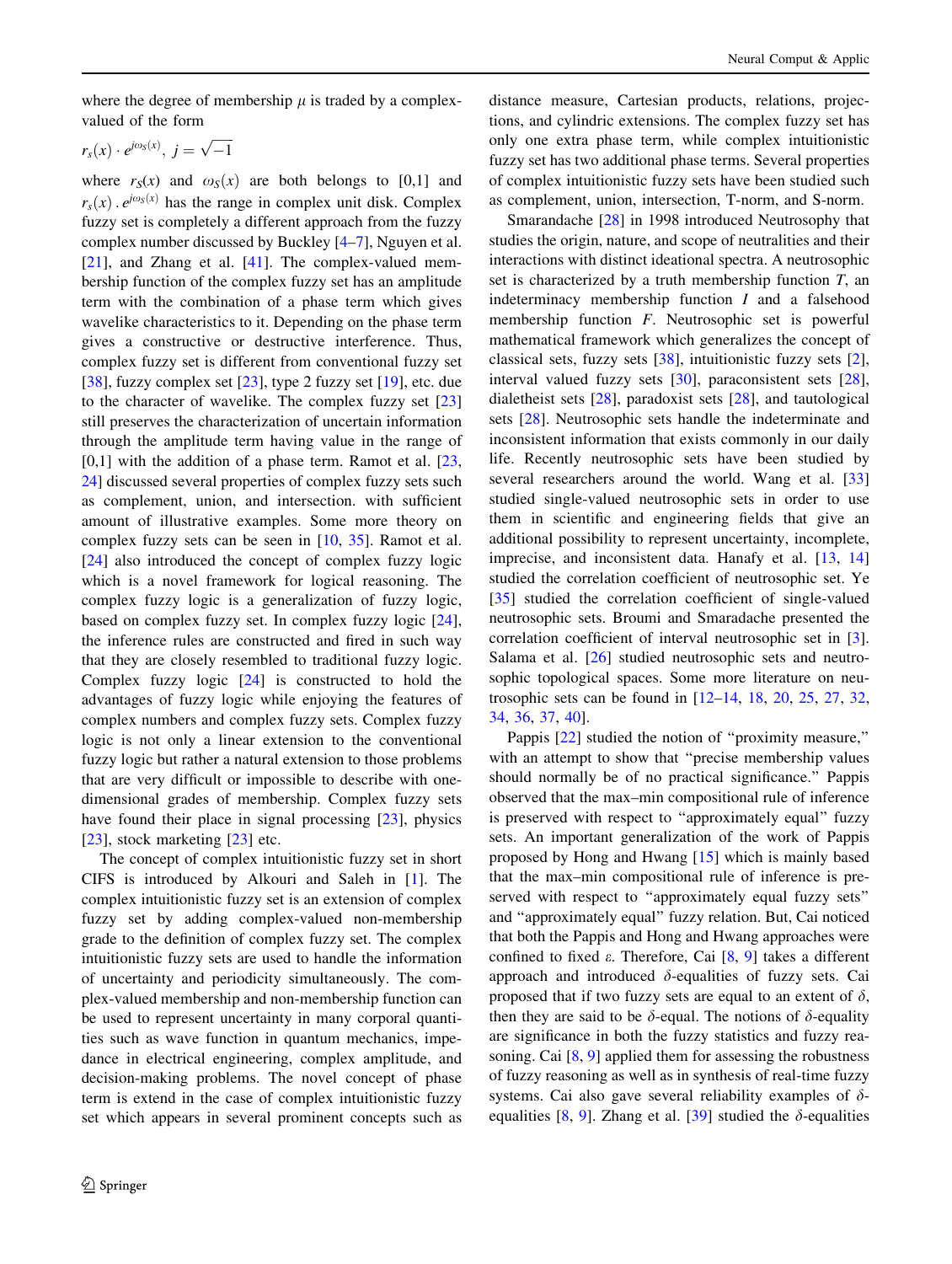of complex fuzzy set by following the philosophy of Ramot et al. [[23,](#page-17-0) [24](#page-17-0)] and Cai [[8,](#page-16-0) [9](#page-16-0)]. They mainly focus on the results of Cai's work [\[8](#page-16-0), [9](#page-16-0)] to introduce  $\delta$ -equalities of complex fuzz sets, and thus, they systematically develop distance measure, equality and similarity of complex fuzzy sets. Zhang et al. [[39](#page-17-0)] then applied  $\delta$ -equalities of complex fuzzy sets in a signal processing application.

This paper is an extension of the work of Ramot et al. [\[23](#page-17-0)], Alkouri and Saleh [\[1](#page-16-0)], Cai [[8,](#page-16-0) [9](#page-16-0)], and Zhang et al. [\[39](#page-17-0)] to neutrosophic sets. Basically, we follow the philosophy of the work of Ramot et al. [[23\]](#page-17-0) to introduce complex neutrosophic set. The complex neutrosophic is characterized by complex-valued truth membership function, complex-valued indeterminate membership function, and complex-valued falsehood membership function. Further, complex neutrosophic set is the mainstream over all because it not only is the generalization of all the current frameworks but also describes the information in a complete and comprehensive way.

# 1.1 Why complex neutrosophic set can handle the indeterminate information in periodicity

As we can see that uncertainty, indeterminacy, incompleteness, inconsistency, and falsity in data are periodic in nature, to handle these types of problems, the complex neutrosophic set plays an important role. A complex neutrosophic set S is characterized by a complex-valued truth membership function  $T_S(x)$ , complex-valued indeterminate membership function  $I_S(x)$ , and complex-valued false membership function  $F_S(x)$  whose range is extended from  $[0,1]$  to the unit disk in the complex plane. The complex neutrosophic sets can handle the information which is uncertain, indeterminate, inconsistent, incomplete, ambiguous, false because in  $T<sub>S</sub>(x)$ , the truth amplitude term and phase term handle uncertainty and periodicity, in  $I_S(x)$ , the indeterminate amplitude term and phase term handle indeterminacy and periodicity, and in  $F<sub>S</sub>(x)$ , the false amplitude term and phase term handle the falsity with periodicity. Complex neutrosophic set is an extension of the neutrosophic set with three additional phase terms.

Thus, the complex neutrosophic set deals with the information/data which have uncertainty, indeterminacy, and falsity that are in periodicity while both the complex fuzzy set and complex intuitionistic fuzzy sets cannot deal with indeterminacy, inconsistency, imprecision, vagueness, doubtfulness, error, etc. in periodicity.

The contributions of this paper are:

1. We introduced complex neutrosophic set which deals with uncertainty, indeterminacy, impreciseness, inconsistency, incompleteness, and falsity of periodic nature.

- 2. Further, we studied set theoretic operations of complex neutrosophic sets such as complement, union, intersection complex neutrosophic product, and Cartesian product.
- 3. We also introduced the novel concept ''the game of winner, neutral, and loser'' for phase terms.
- 4. We studied a distance measure on complex neutrosophic sets which we have used in the application.
- 5. We introduced  $\delta$ -equalities of complex neutrosophic set and studied their properties.
- 6. We also gave an algorithm for signal processing using complex neutrosophic sets.
- 7. Drawbacks and failures of the current methods presented in this paper.
- 8. Finally, we gave the comparison of complex neutrosophic sets to the current methods.

The organization of this paper is as follows. In Sect. 2, we presented some basic and fundamental concepts of neutrosophic sets, complex fuzzy sets, and complex intuitionistic fuzzy sets. In the next section, we introduced complex neutrosophic sets and gave some interpretation of complex neutrosophic set for intuition. We also introduced the basic set theoretic operations of complex neutrosophic sets such as complement, union, intersection, complex neutrosophic product, and Cartesian product in the current section. Further, in this section, the game of winner, neutral, and loser is introduced for the phase terms in the case of union and intersection of two complex neutrosophic sets. It is completely an innovative approach for the phase terms. In Sect. [4,](#page-9-0) we introduced distance measure on complex neutrosophic sets,  $\delta$ -equality on complex neutrosophic sets and studied some of their properties. An application in signal processing is presented for the possible utilization of complex neutrosophic set in the Sect. [5.](#page-12-0) In Sect. [6](#page-13-0), we give the drawbacks of fuzzy sets, intuitionistic fuzzy sets, neutrosophic sets, complex fuzzy sets, and complex intuitionistic fuzzy sets. We also give a comparison of different current methods to complex neutrosophic set in this section. Further, the dominancy of complex neutrosophic sets over other existing methods is shown in this section.

We now review some basic concepts of neutrosophic sets, single-valued neutrosophic set, complex fuzzy sets, and complex intuitionistic fuzzy sets.

## 2 Literature review

In this section, we present some basic material which will help in our later pursuit. The definitions and notions are taken from [\[1](#page-16-0), [23](#page-17-0), [28,](#page-17-0) [39\]](#page-17-0).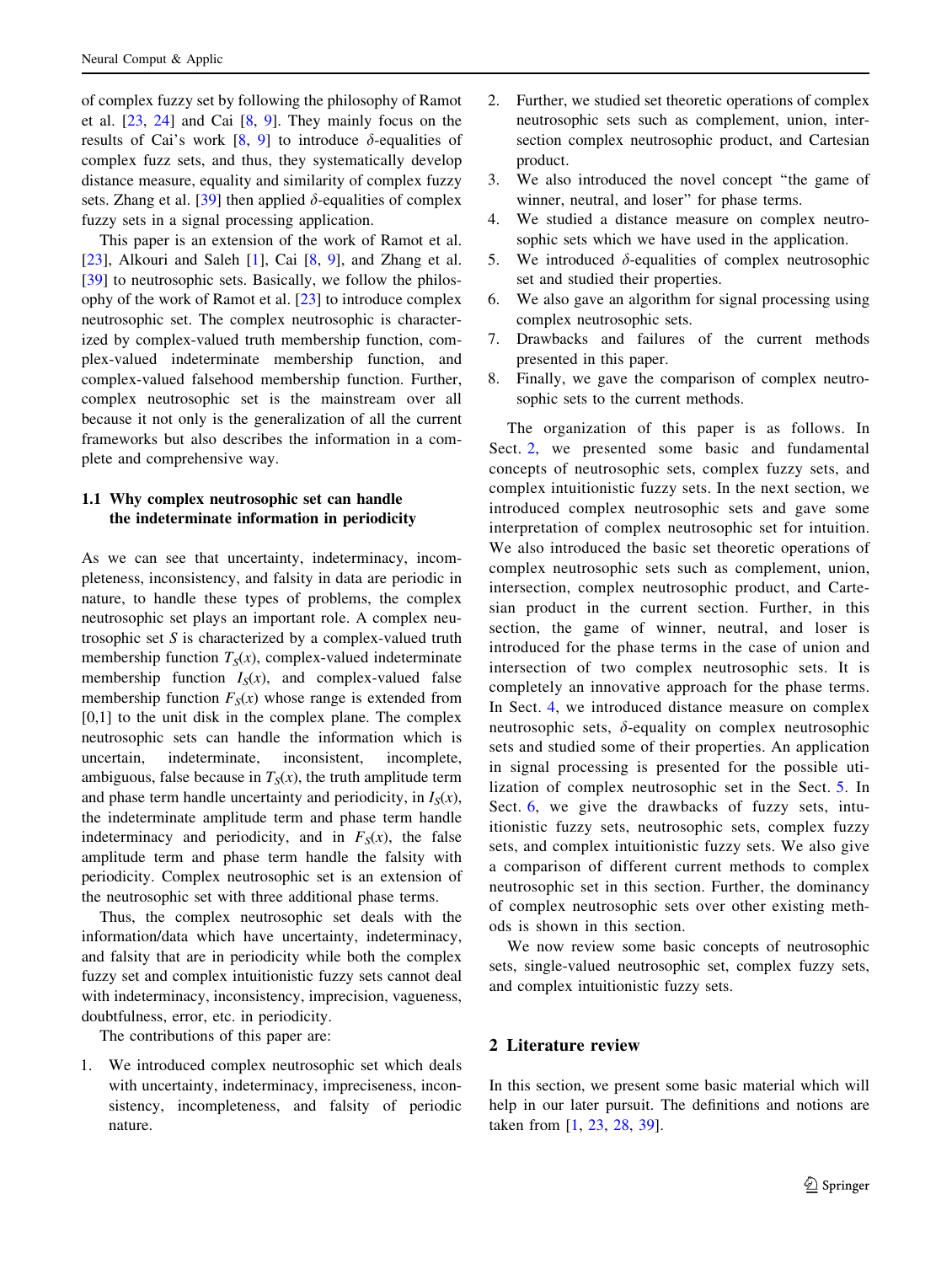#### Definition 2.1 [\[28](#page-17-0)] Neutrosophic set.

Let X be a space of points and let  $x \in X$ . A neutrosophic set  $S$  in  $X$  is characterized by a truth membership function  $T<sub>S</sub>$ , an indeterminacy membership function  $I<sub>S</sub>$ , and a falsity membership function  $F_S$ .  $T_S(x)$ ,  $I_S(x)$ , and  $F_S(x)$  are real standard or non-standard subsets of  $]0^-, 1^+]$ , and  $T_S, I_S, F_S: X \rightarrow [0^-, 1^+]$ . The neutrosophic set can be represented as

$$
S = \{(x, T_S(x), I_S(x), F_S(x)) : x \in X\}
$$

There is no restriction on the sum of  $T_S(x)$ ,  $I_S(x)$ , and  $F_S(x)$ , so  $0^- \leq T_S(x) + I_S(x) + F_S(x) \leq 3^+$ .

From philosophical point view, the neutrosophic set takes the value from real standard or non-standard subsets of  $[0^-, 1^+]$ . Thus, it is necessary to take the interval  $[0,1]$ instead of  $[0^-, 1^+]$  for technical applications. It is difficult to apply  $[0^-, 1^+]$  in the real-life applications such as engineering and scientific problems.

A single-valued neutrosophic set [[23\]](#page-17-0) is characterized by a truth membership function,  $T_S(x)$ , an indeterminacy membership function  $I_S(x)$  and a falsity membership function  $F_S(x)$  with  $T_S(x)$ ,  $I_S(x)$ ,  $F_S(x) \in [0, 1]$  for all  $x \in X$ . If X is continuous, then

$$
S = \int\limits_X \frac{(T_S(x), I_S(x), F_S(x))}{x} \text{ for all } x \in X.
$$

If  $X$  is discrete, then

$$
S = \sum_{X} \frac{(T_S(x), I_S(x), F_S(x))}{x} \quad \text{for all } x \in X.
$$

Actually, SVNS is an instance of neutrosophic set that can be used in real-life situations such as decision-making, scientific, and engineering applications. We will use singlevalued neutrosophic set to define complex neutrosophic set.

We now give some set theoretic operations of neutrosophic sets.

**Definition 2.2** [\[33](#page-17-0)] Complement of neutrosophic set.

The complement of a neutrosophic set  $S$  is denoted by  $c(S)$  and is defined by

$$
T_{c(S)}(x) = F_S(x), \quad I_{c(S)}(x) = 1 - I_S(x), \quad F_{c(S)}(x) = T_S(x) \quad \text{for all} \ \ x \in X.
$$

**Definition 2.3** [\[23](#page-17-0)] Union of neutrosophic sets.

Let  $A$  and  $B$  be two complex neutrosophic sets in a universe of discourse  $X$ . Then, the union of  $A$  and  $B$  is denoted by  $A \cup B$ , which is defined by

$$
A \cup B = \{(x, T_A(x) \lor T_B(x), I_A(x) \land I_B(x), F_A(x) \land F_B(x)) : x \in X\}
$$

for all  $x \in X$ , and  $\vee$  denote the max operator and  $\wedge$  denote the min operator, respectively.

2 Springer

**Definition 2.4** [\[23](#page-17-0)] Intersection of neutrosophic sets.

Let  $A$  and  $B$  be two complex neutrosophic sets in a universe of discourse  $X$ . Then, the intersection of  $A$  and  $B$  is denoted as  $A \cap B$ , which is defined by

$$
A \cap B = \{(x, T_A(x) \land T_B(x), I_A(x) \lor I_B(x), F_A(x) \lor F_B(x)) : x \in X\}
$$

for all  $x \in X$ .

The definitions and other notions of complex fuzzy sets are given as follows.

Definition 2.5 [\[23](#page-17-0)] Complex fuzzy set.

A complex fuzzy set S, defined on a universe of discourse X, is characterized by a membership function  $\eta_s$ . x) that assigns any element  $x \in X$  a complex-valued grade of membership in S. The values  $\eta_S(x)$  all lie within the unit circle in the complex plane and thus all of the form  $p_S(x)$ ,  $e^{j \mu_S(x)}$  where  $p_S(x)$  and  $\mu_S(x)$  are both real-valued and  $p_S(x) \in [0, 1]$ . Here,  $p_S(x)$  is termed as amplitude term and  $e^{j \cdot \mu_s(x)}$  is termed as phase term. The complex fuzzy set may be represented in the set form as

 $S = \{(x, \eta_S(x)) : x \in X\}.$ 

The complex fuzzy set is denoted as CFS.

We now present set theoretic operations of complex fuzzy sets.

**Definition 2.6** [\[23](#page-17-0)] Complement of complex fuzzy set.

Let S be a complex fuzzy set on X, and  $\eta_S(x) =$  $p_S(x)$ . $e^{j \mu_S(x)}$  its complex-valued membership function. The complement of S denoted as  $c(S)$  and is specified by a function

$$
\eta_{c(S)}(x) = p_{c(S)}(x).e^{j.\mu_{c(S)}(x)} = (1-p_S(x)).e^{j(2\pi - \mu_S(x))}.
$$

**Definition 2.7** [\[23](#page-17-0)] Union of complex fuzzy sets.

Let  $A$  and  $B$  be two complex fuzzy sets on  $X$ , and  $\eta_A(x) = r_A(x) e^{j \mu_A(x)}$  and  $\eta_B(x) = r_B(x) e^{j \mu_B(x)}$  be their membership functions, respectively. The union of A and B is denoted as  $A \cup B$ , which is specified by a function

$$
\eta_{A \cup B}(x) = r_{A \cup B}(x).e^{j.\mu_{A \cup B}(x)} = (r_A(x) \vee r_B(x)).e^{j(\mu_A(x) \vee \mu_B(x))}
$$

where  $\vee$  denote the max operator.

**Definition 2.8** [\[23](#page-17-0)] Intersection of complex fuzzy sets.

Let A and B be two complex fuzzy sets on X, and  $\eta_A(x) =$  $r_A(x)$ . $e^{j \cdot \mu_A(x)}$  and  $\eta_B(x) = r_B(x)$ . $e^{j \cdot \mu_B(x)}$  be their membership functions, respectively. The intersection of  $A$  and  $B$  is denoted as  $A \cap B$ , which is specified by a function

$$
\eta_{A\cap B}(x)=r_{A\cap B}(x).e^{j.\mu_{A\cap B}(x)}=(r_A(x)\wedge r_B(x)).e^{j(\mu_A(x)\wedge\mu_B(x))}
$$

where  $\wedge$  denote the max operator.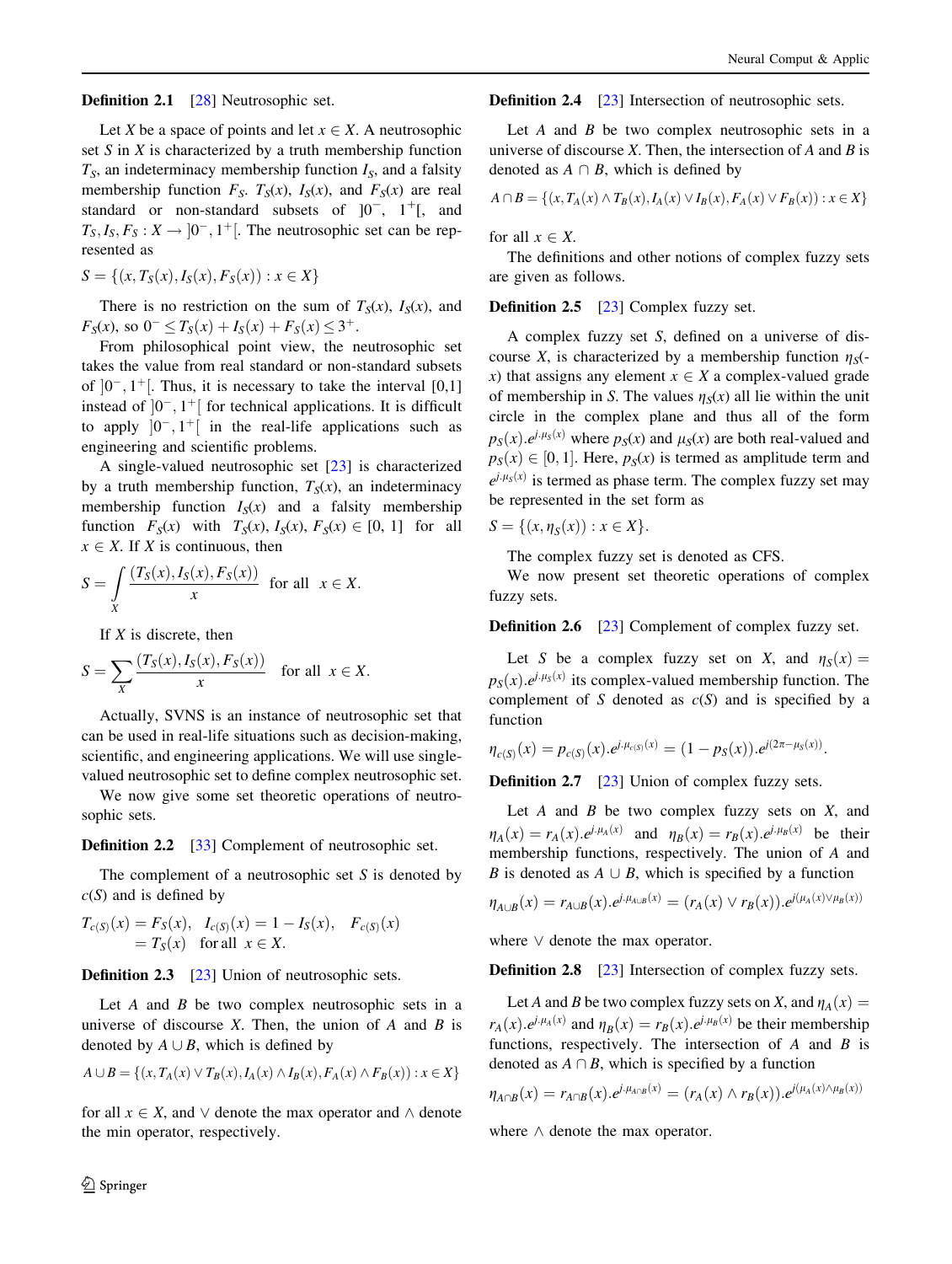We now give some basic definitions and set theoretic operations of complex intuitionistic fuzzy sets.

**Definition 2.9** [[39\]](#page-17-0) Let A and B be two complex fuzzy sets on X, and  $\eta_A(x) = r_A(x) e^{i \mu_A(x)}$  and  $\eta_B(x) =$  $r_B(x) \cdot e^{j \cdot \mu_B(x)}$  be their membership functions, respectively. The complex fuzzy product of A and B, denoted as  $A \circ B$ , and is specified by a function

$$
\eta_{A \circ B}(x) = r_{A \circ B}(x).e^{j.\mu_{A \circ B}(x)} = (r_A(x).r_B(x)).e^{j2\pi \left(\frac{\mu_A(x).\mu_B(x)}{2\pi}.2\frac{\mu_B(x)}{2\pi}\right)}.
$$

**Definition 2.10** [\[39](#page-17-0)] Let A and B be two complex fuzzy sets on X, and  $\eta_A(x) = r_A(x) e^{j \mu_A(x)}$  and  $\eta_B(x) =$  $r_B(x) \cdot e^{j \cdot \mu_B(x)}$  be their membership functions, respectively. Then, A and B are said to be  $\delta$  equal if and only if  $d(A, B) \leq 1 - \delta$ , where  $0 \leq \delta \leq 1$ .

For more literature on  $\delta$ -equality, we refer to [[8,](#page-16-0) [9](#page-16-0)] and [\[35](#page-17-0)].

**Definition 2.11** [\[1](#page-16-0)] Complex intuitionistic fuzzy set.

A complex intuitionistic fuzzy set S, defined on a universe of discourse  $X$ , is characterized by a membership function  $\eta_s(x)$  and non-membership function  $\zeta_s(x)$ , respectively, that assign an element  $x \in X$  a complex-valued grade to both membership and non-membership in S. The values of  $\eta_s(x)$  and  $\zeta_s(x)$  all lie with in the unit circle in the complex plane and are of the form  $\eta_s(x) =$  $p_S(x).e^{j.\mu_S(x)}$  and  $\zeta_S(x) = r_S(x).e^{j.\omega_S(x)}$ , where  $p_S(x), r_S(x)$ ,  $\mu_S(x)$ , and  $\omega_S(x)$  are all real-valued and  $p_S(x)$ ,  $r_S(x) \in$  $\mu_S(x)$ , and  $\omega_S(x)$  are an real valued and  $p_S(x)$ ,  $r_S(x) \in [0,1]$  with  $j = \sqrt{-1}$ . The complex intuitionistic fuzzy set can be represented as

$$
S = \{(x, \eta_S(x), \zeta_S(x)) : x \in U\}.
$$

It is denoted as CIFS.

**Definition 2.12** [[1\]](#page-16-0) Complement of complex intuitionistic fuzzy set.

Let S be a complex intuitionistic fuzzy set, and  $\eta_S(x) =$  $p_S(x)$ ,  $e^{i\mu_S(x)}$  and  $\zeta_S(x) = r_S(x)$ ,  $e^{i\omega_S(x)}$  its membership and non-membership functions, respectively. The complement of S, denoted as  $c(S)$ , is specified by a function

$$
\eta_{c(S)}(x) = p_{c(S)}(x).e^{j.\mu_{c(S)}(x)} = r_S(x).e^{j(2\pi - \mu_S(x))} \text{ and}
$$
  

$$
\zeta_{c(S)}(x) = r_{c(S)}(x).e^{j.\omega_{c(S)}(x)} = p_S(x).e^{j(2\pi - \omega_S(x))}
$$

**Definition 2.13** [[1\]](#page-16-0) Union of complex intuitionistic fuzzy sets.

Let  $A$  and  $B$  be two complex intuitionistic fuzzy sets on X, and  $\eta_A(x) = p_A(x) \cdot e^{j \cdot \mu_A(x)}$ ,  $\zeta_A(x) = r_A(x) \cdot e^{j \cdot \omega_A(x)}$  and  $\eta_B(x) = p_B(x) \cdot e^{j \cdot \mu_B(x)}$  and  $\zeta_B(x) = r_B(x) \cdot e^{j \cdot \omega_B(x)}$  be their membership and non-membership functions, respectively.

The union of A and B is denoted as  $A \cup B$ , which is specified by a function

$$
\eta_{A\cup B}(x) = p_{A\cup B}(x).e^{j.\mu_{A\cup B}(x)} = (p_A(x) \lor p_B(x)).e^{j(\mu_A(x)\lor \mu_B(x))}
$$
  
and

$$
\zeta_{A\cup B}(x) = r_{A\cup B}(x).e^{j.\omega_{A\cup B}(x)} = (r_A(x) \wedge r_B(x)).e^{j(\omega_A(x) \wedge \omega_B(x))}
$$

where  $\vee$  and  $\wedge$  denote the max and min operator, respectively.

**Definition 2.14** [\[1](#page-16-0)] Intersection of complex intuitionistic fuzzy sets.

Let  $A$  and  $B$  be two complex intuitionistic fuzzy sets on X, and  $\eta_A(x) = p_A(x) e^{i \mu_A(x)}$ ,  $\zeta_A(x) = r_A(x) e^{i \omega_A(x)}$  and  $\eta_B(x) = p_B(x) e^{j \mu_B(x)}$  and  $\zeta_B(x) = r_B(x) e^{j \omega_B(x)}$  be their membership and non-membership functions, respectively. The intersection of A and B is denoted as  $A \cap B$ , which is specified by a function

$$
\eta_{A \cap B}(x) = p_{A \cap B}(x).e^{j.\mu_{A \cap B}(x)} = (p_A(x) \land p_B(x)).e^{j(\mu_A(x) \land \mu_B(x))}
$$
 and  

$$
\zeta_{A \cap B}(x) = r_{A \cap B}(x).e^{j.\omega_{A \cap B}(x)} = (r_A(x) \lor r_B(x)).e^{j(\omega_A(x) \lor \omega_B(x))}
$$

where  $\wedge$  and  $\vee$  denote the min and max operators, respectively.

Next, the notion of complex neutrosophic set is introduced.

# 3 Complex neutrosophic set

In this section, we introduced the innovative concept of complex neutrosophic set. The definition of complex neutrosophic set is as follows.

Definition 3.1 Complex neutrosophic set.

A complex neutrosophic set S defined on a universe of discourse  $X$ , which is characterized by a truth membership function  $T_S(x)$ , an indeterminacy membership function  $I_S(x)$ , and a falsity membership function  $F_S(x)$  that assigns a complex-valued grade of  $T_S(x)$ ,  $I_S(x)$ , and  $F_S(x)$  in S for any  $x \in X$ . The values  $T_S(x)$ ,  $I_S(x)$ ,  $F_S(x)$  and their sum may all within the unit circle in the complex plane and so is of the following form,

$$
T_S(x) = p_S(x).e^{j\mu_S(x)}, \quad I_S(x) = q_S(x).e^{j\nu_S(x)}
$$
 and  $F_S(x) = r_S(x).e^{j\omega_S(x)}$ 

where  $p_S(x)$ ,  $q_S(x)$ ,  $r_S(x)$  and  $\mu_S(x)$ ,  $v_S(x)$ ,  $\omega_S(x)$  are, respectively, real valued and  $p_S(x), q_S(x), r_S(x) \in [0, 1]$ such that  $-0 \leq p_S(x) + q_S(x) + r_S(x) \leq 3^+$ .

The complex neutrosophic set  $S$  can be represented in set form as

$$
S = \{(x, T_S(x) = a_T, I_S(x) = a_I, F_S(x) = a_F) : x \in X\},\
$$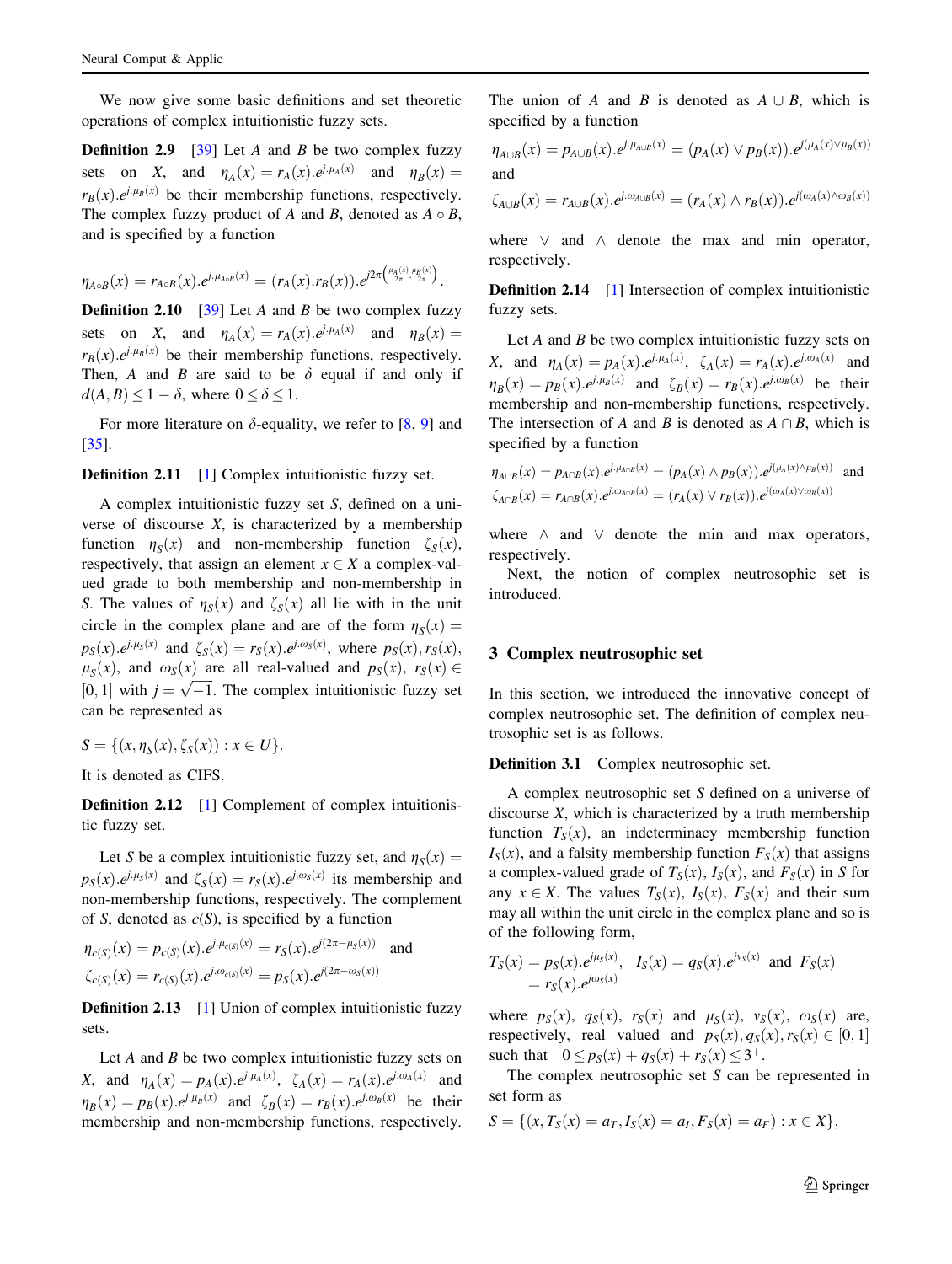where  $T_S: X \to \{a_T : a_T \in C, |a_T| \leq 1\}, \quad I_S: X \to \{a_I : a_I \in C, |a_I| \leq 1\}$  $C, |a_I| \leq 1$  and  $F_S: X \to \{a_F: a_F \in C, |a_F| \leq 1\}$  and  $|T_S(x) + I_S(x) + F_S(x)| \leq 3.$ 

Throughout the paper, complex neutrosophic set refers to a neutrosophic set with complex-valued truth membership function, complex-valued indeterminacy membership function, and complex-valued falsity membership function while the term neutrosophic set with real-valued truth membership function, indeterminacy membership function, and falsity membership function.

#### 3.1 Interpretation of complex neutrosophic set

The concept of complex-valued truth membership function, complex-valued indeterminacy membership function, and complex-valued falsity membership function is not a simple task in understanding. In contrast, real-valued truth membership function, real-valued indeterminacy membership function, and real-valued falsity membership function in the interval [0,1] can be easily intuitive.

The notion of complex neutrosophic set can be easily understood from the form of its truth membership function, indeterminacy membership function, and falsity membership function which appears in above Definition 3.1.

$$
T_S(x) = p_S(x).e^{j\mu_S(x)}, \quad I_S(x) = q_S(x).e^{j\nu_S(x)}
$$
 and  $F_S(x) = r_S(x).e^{j\omega_S(x)}$ 

It is clear that complex grade of truth membership function is defined by a truth amplitude term  $p<sub>S</sub>(x)$  and a truth phase term  $\mu_S(x)$ . Similarly, the complex grade of indeterminacy membership function is defined as an indeterminate amplitude term  $q_S(x)$  and an indeterminate phase term  $v<sub>S</sub>(x)$ , while the complex grade of falsity membership function is defined by false amplitude term  $r<sub>S</sub>(x)$  and a false phase term  $\omega_s(x)$ , respectively. It should be noted that the truth amplitude term  $p_S(x)$  is equal to  $|T_S(x)|$ , the amplitude of  $T_S(x)$ . Also, the indeterminate amplitude term  $q_S(x)$  is equal to  $|I_S(x)|$  and the false amplitude term  $r_S(x)$  is equal to  $|F_S(x)|$ .

Complex neutrosophic sets are the generalization of neutrosophic sets. It is a easy task to represent a neutrosophic set in the form of complex neutrosophic set. For instance, the neutrosophic set  $S$  is characterized by a realvalued truth membership function  $\alpha_S(x)$ , indeterminate membership function  $\beta_{\rm S}(x)$ , and falsehood membership function  $\gamma_S(x)$ . By setting the truth amplitude term  $p_S(x)$ equal to  $\alpha_S(x)$ , and the truth phase term  $\mu_S(x)$  equal to zero for all  $x$  and similarly we can set the indeterminate amplitude term  $q_S(x)$  equal to  $\beta_S(x)$  and the indeterminate phase term equal to zero, while the false amplitude term  $r<sub>S</sub>(x)$  equal to  $\gamma<sub>S</sub>(x)$  with the false phase term equal to zero for all  $x$ . Thus, it has seen that a complex neutrosophic set can be easily transformed into a neutrosophic set. From this discussion, it is concluded that the truth amplitude term is equivalent to the real-valued grade of truth membership function, the indeterminate amplitude term is equivalent to the real-valued grade of indeterminate membership function, and the false amplitude term is essentially equivalent to the real-valued grade of false membership function. The only distinguishing factors are truth phase term, indeterminate phase term, and false phase term. This differs the complex neutrosophic set from the ordinary neutrosophic set. In simple words, if we omit all the three phase terms, the complex neutrosophic set will automatically convert into neutrosophic set effectively. All this discussion is supported by the reality that  $p_S(x)$ ,  $q_S(x)$ , and  $r_S(x)$  have range [0,1] which is for real-valued grade of truth membership, real-valued grade of indeterminate membership, and real-valued grade of false membership.

It should also be noted that complex neutrosophic sets are the generalization of complex fuzzy sets, conventional fuzzy sets, complex intuitionistic fuzzy sets and intuitionistic fuzzy sets, classical sets. This means that complex neutrosophic set is an advance generalization to all the existence methods and due to this feature, the concept of complex neutrosophic set is a distinguished and novel one.

## 3.2 Numerical example of a complex neutrosophic set

*Example 3.2* Let  $X = \{x_1, x_2, x_3\}$  be a universe of discourse. Then,  $S$  be a complex neutrosophic set in  $X$  as given below:

$$
S = \frac{\left(0.6e^{j.0.8}, 0.3.e^{j.\frac{3\pi}{4}}, 0.5.e^{j.0.3}\right)}{x_1} + \frac{\left(0.7e^{j.0}0.2.e^{j.0.9}, 0.1.e^{j.\frac{2\pi}{3}}\right)}{x_2} + \frac{\left(0.9e^{j.0.1}, 0.4.e^{j.\pi}, 0.7.e^{j.0.7}\right)}{x_3}.
$$

# 3.3 Set theoretic operations on complex neutrosophic set

Ramot et al. [[23\]](#page-17-0), calculated the complement of membership phase term  $\mu_S(x)$  by several possible method such as  $\mu_S^c(x) = \mu_S(x), 2\pi - \mu_S(x)$ . Zhang [[39\]](#page-17-0) defined the complement of the membership phase term by taking the rotation of  $\mu_S(x)$  by  $\pi$  radian as  $\mu_S(x) = \mu_S(x) + \pi$ .

To define the complement of a complex neutrosophic set, we simply take the neutrosophic complement [[29\]](#page-17-0) for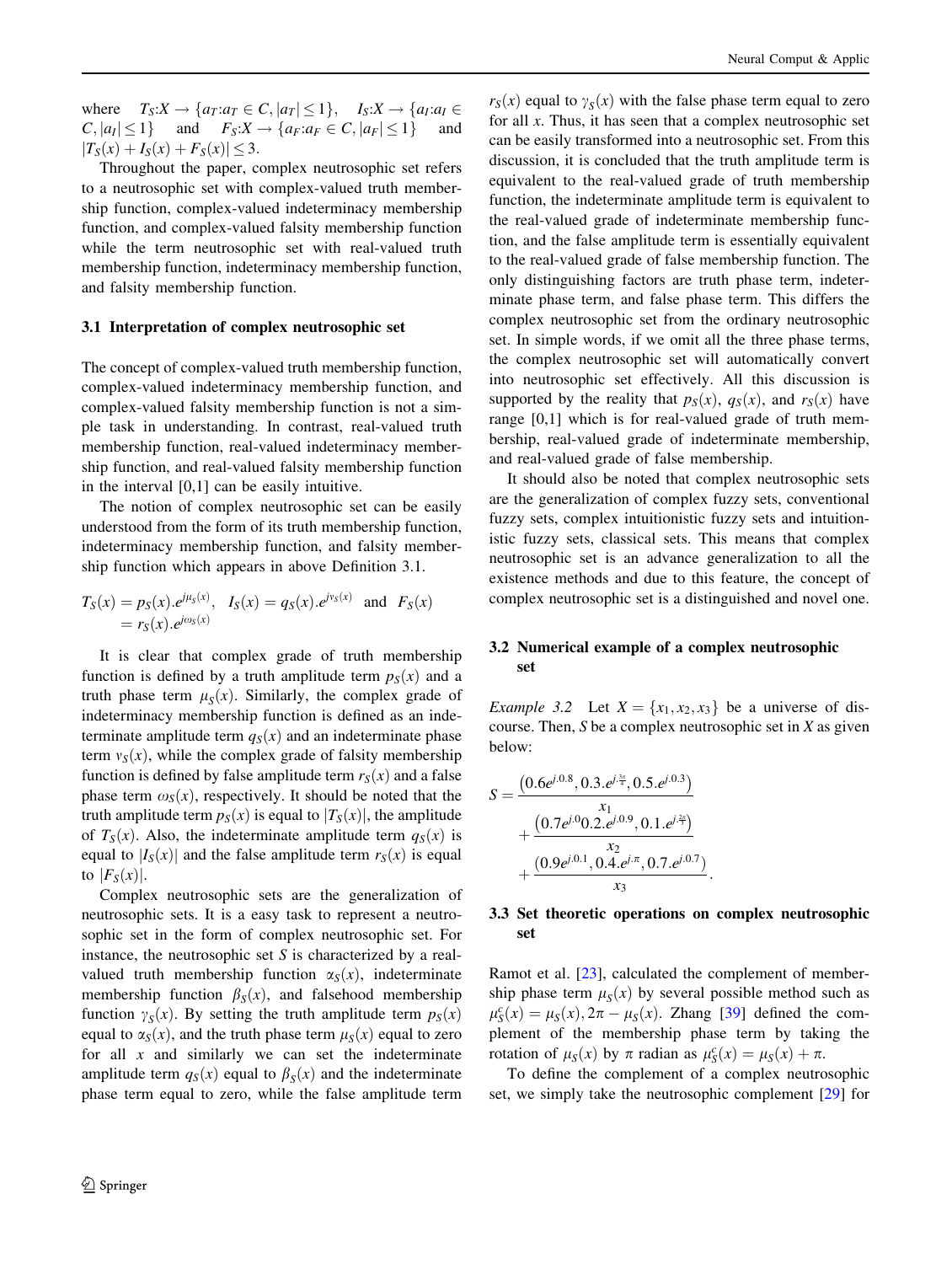the truth amplitude term  $p_S(x)$ , indeterminacy amplitude term  $q_S(x)$ , and falsehood amplitude term  $r_S(x)$ . For phase terms, we take the complements defined in [\[23](#page-17-0)]. We now proceed to define the complement of complex neutrosophic set.

Definition 3.3 Complement of complex neutrosophic set.

Let  $S = \{(x, T_S(x), I_S(x), F_S(x)) : x \in X\}$  be a complex neutrosophic set in X. Then, the complement of a complex neutrosophic set S is denoted as  $c(S)$  and is defined by

$$
c(S) = \big\{ (x, T_S^c(x), I_S^c(x), F_S^c(x)) : x \in X \big\},\
$$

where  $T_S^c(x) = c(p_S(x).e^{i.\mu_S(x)})$ ,  $I_S^c(x) = c(q_S(x).e^{i.\nu_S(x)})$ , and  $F_S(x) = c(r_S(x).e^{i \omega_S(x)})$  in which  $c(p_S(x).e^{i \mu_S(x)}) =$  $c(p_S(x)) \cdot e^{j \cdot \mu_s^c(x)}$  is such that  $c(p_S(x)) = r_S(x)$  and  $v_S^c(x) =$  $v_S(x), 2\pi - v_S(x)$  or  $v_S(x) + \pi$ . Similarly,  $c(r_S(x))$ .  $e^{j \cdot \mu_S(x)} = c(r_S(x)) \cdot e^{j \cdot \omega_s(x)}$ , where  $c(q_S(x)) = 1 - q_S(x)$  and  $v_S^c(x) = v_S(x), 2\pi - v_S(x)$  or  $v_S(x) + \pi$ .

Finally,  $c(r_S(x).e^{j.\mu_S(x)}) = c(r_S(x)).e^{j.\omega_S^c(x)}$ , where  $c(r_S(x)) = p_S(x)$  and  $\omega_S^c(x) = \omega_S(x), 2\pi - \omega_S(x)$  or  $\omega_{\rm S}(x) + \pi$ .

Proposition 3.4 Let A be a complex neutrosophic set on X. Then,  $c(c(A)) = A$ .

Proof By definition 3.1, we can easily prove it.

Proposition 3.5 Let A and B be two complex neutrosophic sets on X. Then,  $c(A \cap B) = c(A) \cup c(B)$ .

Definition 3.6 Union of complex neutrosophic sets.

Ramot et al.  $[23]$  $[23]$  defined the union of two complex fuzzy sets  $A$  and  $B$  as follows.

Let  $\mu_A(x) = r_A(x) e^{j \omega_A(x)}$  and  $\mu_B(x) = r_B(x) e^{j \omega_B(x)}$  be the complex-valued membership functions of  $A$  and  $B$ , respectively. Then, the membership union of  $A \cup B$  is given by  $\mu_{A\cup B}(x) = [r_A(x) \oplus r_B(x)].$  *e<sup>j.o<sub>AUB</sub>*(*x*). Since  $r_A(x)$  and</sup>  $r_B(x)$  are real-valued and belong to [0, 1], the operators max and min can be applied to them. For calculating phase term  $\omega_{A\cup B}(x)$ , they give several methods.

Now we define the union of two complex neutrosophic sets as follows:

Let  $A$  and  $B$  be two complex neutrosophic sets in  $X$ , where

$$
A = \{(x, T_A(x), I_A(x), F_A(X)) : x \in X\} \text{ and}
$$
  

$$
B = \{(x, T_B(x), I_B(x), F_B(X)) : x \in X\}.
$$

Then the union of A and B is denoted as  $A \cup_N B$  and is given as

$$
A \cup_{N} B = \{(x, T_{A \cup B}(x), I_{A \cup B}(x), F_{A \cup B}(x)) : x \in X\}
$$

where the truth membership function  $T_{A\cup B}(x)$ , the indeterminacy membership function  $I_{A\cup B}(x)$ , and the falsehood membership function  $F_{A\cup B}(x)$  are defined by

$$
T_{A\cup B}(x) = [(p_A(x) \vee p_B(x))] \cdot e^{j \cdot \mu_{T_{A\cup B}}(x)},
$$
  
\n
$$
I_{A\cup B}(x) = [(q_A(x) \wedge q_B(x))] \cdot e^{j \cdot \nu_{I_{A\cup B}}(x)},
$$
  
\n
$$
F_{A\cup B}(x) = [(r_A(x) \wedge r_B(x))] \cdot e^{j \cdot \omega_{F_{A\cup B}}(x)},
$$

where  $\vee$  and  $\wedge$  denote the max and min operators, respectively. To calculate phase the terms  $e^{j \cdot \mu_{A \cup B}(x)}$ ,  $e^{j \cdot v_{A \cup B}(x)}$ , and  $e^{j \cdot \omega_{A \cup B}(x)}$ , we define the following:

**Definition 3.7** Let A and B be two complex neutrosophic sets in X with complex-valued truth membership functions  $T_A(x)$  and  $T_B(x)$ , complex-valued indeterminacy membership functions  $I_A(x)$  and  $I_B(x)$ , and complex-valued falsehood membership functions  $F_A(x)$  and  $F_B(x)$ , respectively. The union of the complex neutrosophic sets  $A$  and  $B$  is denoted by  $A \cup_N B$  which is associated with the function:

$$
\theta: \{(a_T, a_I, a_F): a_T, a_I, a_F \in C, |a_T + a_I + a_F| \le 3, |a_T|, |a_I|, |a_F| \le 1\} \times \{(b_T, b_I, b_F): b_T, b_I, b_F \in C, |b_T + b_I + b_F| \le 3, |b_T|, |b_I|, |b_F| \le 1\} \rightarrow \{(d_T, d_I, d_F): d_T, d_I, d_F \in C, |d_T + d_I + d_F| \le 3, |d_T|, |d_I|, |d_F| \le 1\},\
$$

where  $a, b, d, a', b', d'$ , and  $a'', b'', d''$  are the complex truth membership, complex indeterminacy membership, and complex falsity membership of A, B, and  $A \cup B$ , respectively.

A complex value is assigned by  $\theta$ , that is, for all  $x \in X$ ,

$$
\theta(T_A(x), T_B(x)) = T_{A \cup B}(x) = d_T,
$$
  
\n
$$
\theta(I_A(x), I_B(x)) = I_{A \cup B}(x) = d_I \text{ and}
$$
  
\n
$$
\theta(F_A(x), F_B(x)) = F_{A \cup B}(x) = d_F.
$$

This function  $\theta$  must obey at least the following axiomatic conditions.

For any  $a, b, c, d, a', b', c', d', a'', b'', c'', d'' \in \{x : x \in C,$  $|x| \leq 1$ :

- Axiom 1:  $|\theta_T(a, 0)| = |a|, |\theta_I(a', 1)| = |a'|$  and  $|\theta_F(a'', 1)| = |a''|$  (boundary condition).
- Axiom 2:  $\theta_T(a, b) = \theta_T(b, a), \theta_I(a', b') = \theta_I(b', a')$  and  $\theta_F(a'', b'') = \theta_F(b'', a'')$  (commutativity condition).
- Axiom 3: if  $|b| \le |d|$ , then  $|\theta_T(a, b)| \le |\theta_T(a, d)|$  and if  $|b'| \le |d'|$ , then  $|\theta_I(a',b')| \le |\theta_I(a',d')|$  and if  $|b''| \leq |d''|$ , then  $|\theta_F(a'', b'')| \leq |\theta_F(a'', d'')|$  (monotonic condition).
- Axiom 4:  $\theta_T(\theta_T(a, b), c) = \theta_T(a, \theta_T(b, c)), \theta_I(\theta_I(a', b))$  $b'$ ,  $c'$ ) =  $\theta_I(a', \theta_I(b', c'))$  and  $\theta_F(\theta_F(a'', b''), c'')$  =  $\theta_F(a'', \theta_F(b'', c''))$  (associative condition).

It may be possible in some cases that the following are also hold: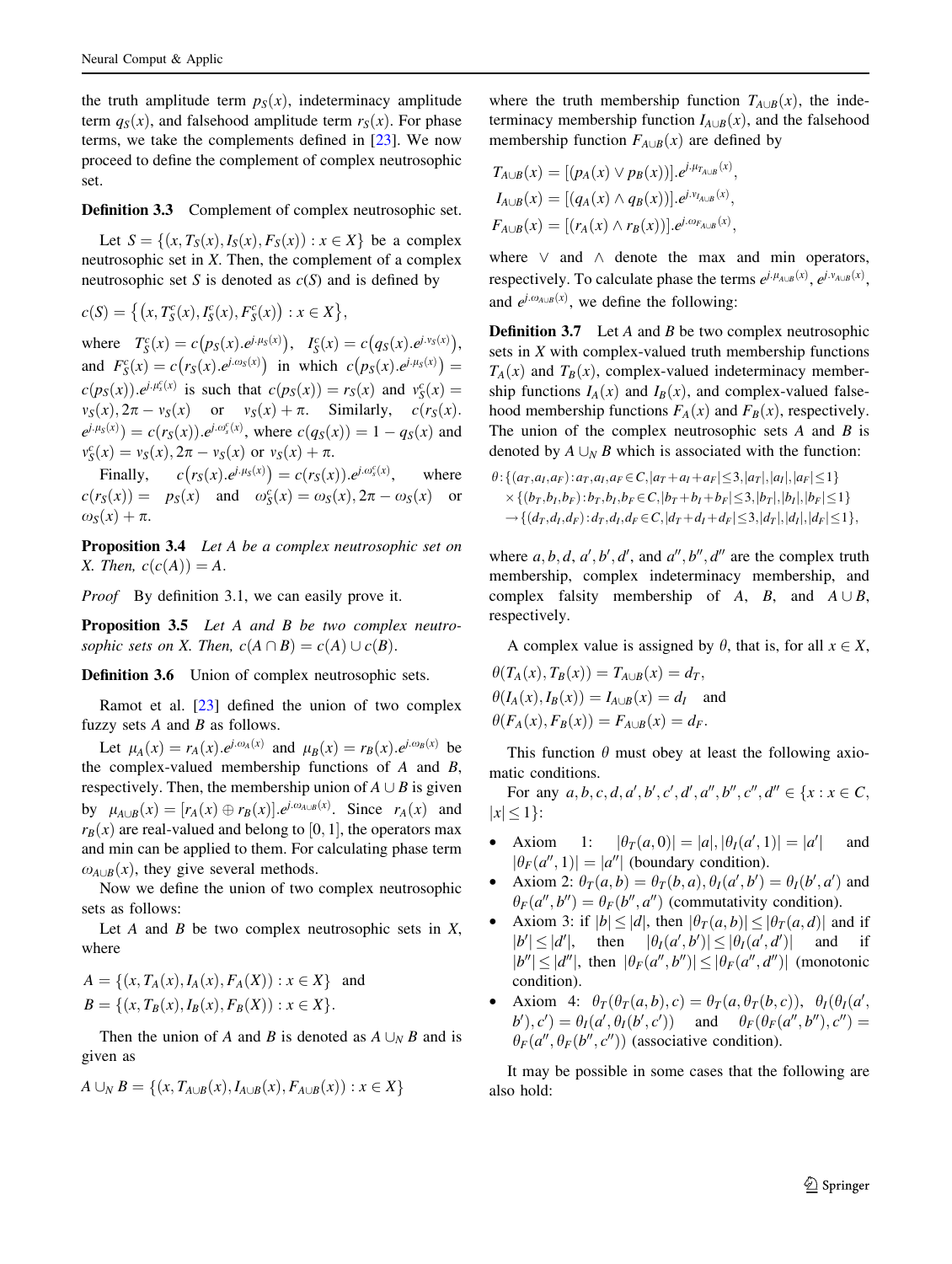- Axiom 5:  $\theta$  is continuous function (continuity).
- Axiom 6:  $|\theta_T(a, a)| > |a|, |\theta_T(a', a')| < |a'|$  and  $|\theta_F(a'', a'')| < |a''|$  (superidempotency).
- Axiom 7:  $|a| \le |c|$  and  $|b| \le |d|$ , then  $|\theta_T(a, \cdot)|$  $|b| \leq |\theta_T(c, d)|$ , also  $|a'| \geq |c'|$  and  $|b'| \geq |d'|$ , then  $|\theta_I(a',b')| \geq |\theta_I(c',d')|$  and  $|a''| \geq |c''|$  and  $|b''| \leq |d''|$ , then  $|\theta_F(a'', b'')| \ge |\theta_F(c', d')|$  (strict monotonicity).

The phase term of complex truth membership function, complex indeterminacy membership function, and complex falsity membership function belongs to  $(0, 2\pi)$ . To define the phase terms, we suppose that  $\mu_{T_{A \cup B}}(x) = \mu_{A \cup B}(x)$ ,  $v_{I_{A\cup B}}(x) = v_{A\cup B}(x)$ , and  $\omega_{F_{A\cup B}}(x) = \omega_{A\cup B}(x)$ . Now we take those forms which Ramot et al. presented in [\[23](#page-17-0)] to define the phase terms of  $T_{A\cup B}(x)$ ,  $I_{A\cup B}(x)$ , and  $F_{A\cup B}(x)$ , respectively.

$$
(a) Sum:
$$

$$
\mu_{A\cup B}(x) = \mu_A(x) + \mu_B(x),
$$
  
\n
$$
\nu_{A\cup B}(x) = \nu_A(x) + \nu_B(x),
$$
  
\n
$$
\omega_{A\cup B}(x) = \omega_A(x) + \omega_B(x).
$$

(b) Max:

$$
\mu_{A\cup B}(x) = \max(\mu_A(x), \mu_B(x)),
$$
  
\n
$$
\nu_{A\cup B}(x) = \max(\nu_A(x), \nu_B(x)),
$$
  
\n
$$
\omega_{A\cup B}(x) = \max(\omega_A(x), \omega_B(x)).
$$

(c) Min:

$$
\mu_{A\cup B}(x) = \min(\mu_A(x), \mu_B(x)),
$$
  
\n
$$
\nu_{A\cup B}(x) = \min(\nu_A(x), \nu_B(x)),
$$
  
\n
$$
\omega_{A\cup B}(x) = \min(\omega_A(x), \omega_B(x)).
$$

(d) ''The game of winner, neutral, and loser'':

$$
\mu_{A\cup B}(x) = \begin{cases}\n\mu_A(x) & \text{if } p_A > p_B \\
\mu_B(x) & \text{if } p_B > p_A\n\end{cases},
$$
\n
$$
\nu_{A\cup B}(x) = \begin{cases}\n\nu_A(x) & \text{if } q_A < q_B \\
\nu_B(x) & \text{if } q_B < q_A\n\end{cases},
$$
\n
$$
\omega_{A\cup B}(x) = \begin{cases}\n\omega_A(x) & \text{if } r_A < r_B \\
\omega_B(x) & \text{if } r_B < r_A\n\end{cases}.
$$

The game of winner, neutral, and loser is a novel concept, and it is the generalization of the concept ''winner take all'' introduced by Ramot et al. [\[23](#page-17-0)] for the union of phase terms.

*Example 3.8* Let  $X = \{x_1, x_2, x_3\}$  be a universe of discourse. Let A and B be two complex neutrosophic sets in X as shown below:

$$
A = \frac{\left(0.6e^{j.0.8}, 0.3.e^{j.\frac{3\pi}{4}}, 0.5.e^{j.0.3}\right)}{x_1} + \frac{\left(0.7e^{j.0}0.2.e^{j.0.9}, 0.1.e^{j.\frac{2\pi}{3}}\right)}{x_2} + \frac{\left(0.9e^{j.0.1}, 0.4.e^{j.\pi}, 0.7.e^{j.0.7}\right)}{x_3}
$$

and

$$
B = \frac{\left(0.8e^{j.0.9}, 0.1.e^{j.\bar{z}}, 0.4.e^{j.0.5}\right)}{+\left(\frac{0.6e^{j.0.1}, 1.e^{j.0.6}, 0.01.e^{j.\bar{z}}}{x_2}\right)}{+\left(\frac{0.2e^{j.0.3}, 0.e^{j.2\pi}, 0.5.e^{j.0.5}\right)}{x_3}},
$$

Then

$$
A \cup_{N} B = \frac{(0.8.e^{j.0.9}, 0.3.e^{j.\frac{3\pi}{4}}, 0.5.e^{j.0.5})}{x_1},
$$
  

$$
\frac{(0.6.e^{j.0.1}, 0.2.e^{j.0.9}, 0.01.e^{j.\frac{4\pi}{3}})}{x_2}, \frac{(0.2.e^{j.0.3}, 0.e^{j.2\pi}, 0.5.e^{j.0.7})}{x_3}.
$$

;

#### Definition 3.9 Intersection of complex neutrosophic sets.

Let  $A$  and  $B$  be two complex neutrosophic sets in  $X$ , where

$$
A = \{(x, T_A(x), I_A(x), F_A(X)) : x \in X\} \text{ and}
$$
  

$$
B = \{(x, T_B(x), I_B(x), F_B(X)) : x \in X\}.
$$

Then, the intersection of A and B is denoted as  $A \cap_{N} B$ and is defined as

$$
A \cap_N B = \{ (x, T_{A \cap B}(x), I_{A \cap B}(x), F_{A \cap B}(x)) : x \in X \},
$$

where the truth membership function  $T_{A\cap B}(x)$ , the indeterminacy membership function  $I_{A\cap B}(x)$ , and the falsehood membership function  $F_{A\cap B}(x)$  are given as:

$$
T_{A\cap B}(x) = [(p_A(x) \wedge p_B(x))].e^{j.\mu_{T_{A\cap B}}(x)},
$$
  
\n
$$
I_{A\cap B}(x) = [(q_A(x) \vee q_B(x))].e^{j.\nu_{A\cap B}(x)},
$$
  
\n
$$
F_{A\cap B}(x) = [(r_A(x) \vee r_B(x))].e^{j.\omega_{F_{A\cap B}}(x)},
$$

where  $\vee$  and  $\wedge$  denote the max and min operators, respectively. We calculate phase terms  $e^{j \cdot \mu_{A \cap B}(x)}$ ,  $e^{j \cdot v_{A \cap B}(x)}$ , and  $e^{j.\omega_{A\cap B}(x)}$  after define the following:

**Definition 3.10** Let A and B be two complex neutrosophic sets in  $X$  with complex-valued truth membership functions  $T_A(x)$  and  $T_B(x)$ , complex-valued indeterminacy membership functions  $I_A(x)$  and  $I_B(x)$ , and complex-valued falsehood membership functions  $F_A(x)$  and  $F_B(x)$ , respectively. The intersection of the complex neutrosophic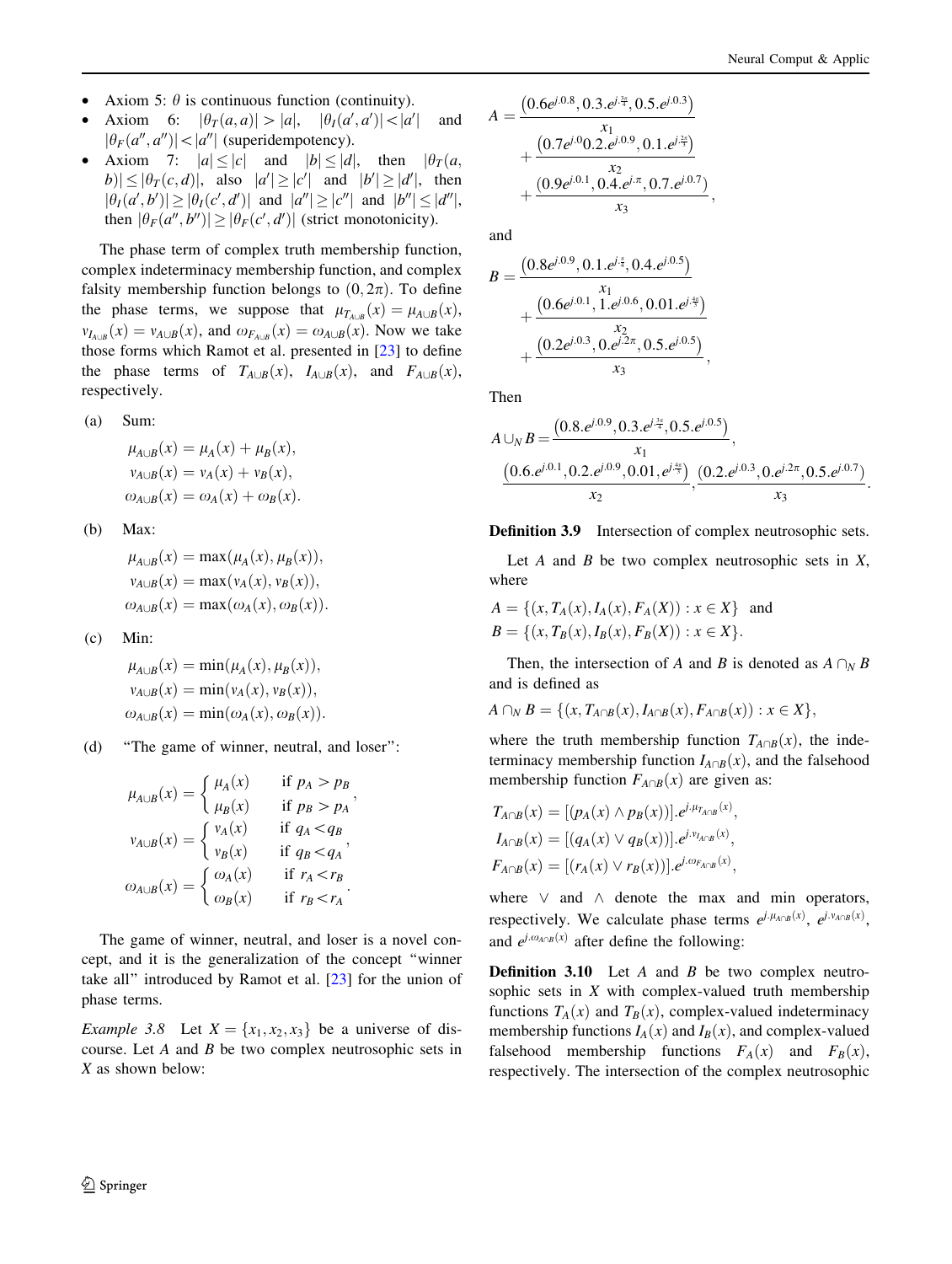sets A and B is denoted by  $A \cap_{N} B$  which is associated with the function:

$$
\phi: \{(a_T, a_I, a_F): a_T, a_I, a_F \in C, |a_T + a_I + a_F| \le 3, |a_T|, |a_I|, |a_F| \le 1\} \times \{(b_T, b_I, b_F): b_T, b_I, b_F \in C, |b_T + b_I + b_F| \le 3, |b_T|, |b_I|, |b_F| \le 1\} \rightarrow \{(d_T, d_I, d_F): d_T, d_I, d_F \in C, |d_T + d_I + d_F| \le 3, |d_T|, |d_I|, |d_F| \le 1\},\
$$

where  $a, b, d, a', b', d'$ , and  $a'', b'', d''$  are the complex truth membership, complex indeterminacy membership, and complex falsity membership of A, B, and  $A\cap B$ , respectively.  $\phi$  assigned a complex value, that is, for all  $x \in X$ ;

$$
\phi(T_A(x), T_B(x)) = T_{A \cap B}(x) = d_T,
$$
  
\n
$$
\phi(I_A(x), I_B(x)) = I_{A \cap B}(x) = d_I \text{ and}
$$
  
\n
$$
\phi(F_A(x), F_B(x)) = F_{A \cap B}(x) = d_F.
$$

 $\phi$  must satisfy at least the following axiomatic conditions.

For any  $a, b, c, d, a', b', c', d', a'', b'', c'', d'' \in \{x : x \in C,$  $|x| \leq 1$ :

- Axiom 1: If  $|b| = 1$ , then  $|\phi_T(a, b)| = |a|$ . If  $|b'| = 0$ , then  $|\phi_I(a', b')| = |a'|$  and if  $|\phi_F(a'', b'')| = |a''|$ (boundary condition).
- Axiom 2:  $\phi_T(a, b) = \phi_T(b, a), \ \phi_I(a', b') = \phi_I(b', a'),$ and  $\phi_F(a'', b'') = \phi_F(b'', a'')$  (commutative condition).
- Axiom 3: if  $|b| \le |d|$ , then  $|\phi_T(a, b)| \le |\phi_T(a, d)|$  and if  $|b'| \le |d'|$ , then  $|\phi_I(a', b')| \le |\phi_I(a', d')|$  and if  $|b''| \leq |d''|$ , then  $|\phi_F(a'', b'')| \leq |\phi_F(a'', d'')|$  (monotonic condition).
- Axiom 4:  $\phi_T(\phi_T(a, b), c) = \phi_T(a, \phi_T(b, c))$ ,  $\phi_I(\phi_I(a', b))$  $b'$ ,  $c'$ ) =  $\phi_I(a', \phi_I(b', c'))$ , and  $\phi_F(\phi_F(a'', b''), c'')$  =  $\phi_F(a'', \phi_F(b'', c''))$  (associative condition).

The following axioms also hold in some cases.

- Axiom 5:  $\phi$  is continuous function (continuity).
- Axiom 6:  $|\phi_T(a, a)| > |a|, |\phi_T(a', a')| < |a'|$ , and  $|\phi_F(a'', a'')| < |a''|$  (superidempotency).
- Axiom 7:  $|a| \le |c|$  and  $|b| \le |d|$ , then  $|\phi_T(a, \cdot)|$  $|b| \leq |\phi_T(c, d)|$ , also  $|a'| \geq |c'|$  and  $|b'| \geq |d'|$ , then  $|\phi_I(a',b')| \ge |\phi_I(c',d')|$  and  $|a''| \ge |c''|$  and  $|b''| \le |d''|$ , then  $|\phi_F(a'', b'')| \ge |\phi_F(c'', d'')|$  (strict monotonicity).

We can easily calculate the phase terms  $e^{j \cdot \mu_{A \cap B}(x)}$ ,  $e^{j \cdot v_{A \cap B}(x)}$ , and  $e^{j \cdot \omega_{A \cap B}(x)}$  on the same lines by winner, neutral, and loser game.

**Proposition 3.11** Let  $A, B, C$  be three complex neutrosophic sets on X. Then,

- 1.  $(A \cup B) \cap C = (A \cap C) \cup (A \cap B),$
- 2.  $(A \cap B) \cup C = (A \cup C) \cap (A \cup B).$

*Proof* Here we only prove part 1. Let  $A, B, C$  be three complex neutrosophic sets in X and  $T_A(x)$ ,  $I_A(x)$ ,  $F_A(x)$ ,  $T_B(x)$ ,  $I_B(x)$ ,  $F_B(x)$  and  $T_C(x)$ ,  $I_C(x)$ ,  $F_V(x)$ , respectively, be their complex-valued truth membership function, complex-valued indeterminate membership function, and complex-valued falsehood membership functions. Then, we have

$$
T_{(A\cup B)\cap C}(x) = p_{(A\cup B)\cap C}(x).e^{j.\mu_{(A\cup B)\cap C}(x)}
$$
  
\n
$$
= \min(p_{A\cup B}(x), p_{C}(x)).e^{j.\min(\mu_{A\cup B}(x),\mu_{C}(x))},
$$
  
\n
$$
= \min(\max(p_{A}(x), p_{B}(x)), p_{C}(x))
$$
  
\n
$$
= e^{j.\min(\max(\mu_{A}(x),\mu_{B}(x)),\mu_{C}(x))},
$$
  
\n
$$
= \max(\min(p_{A}(x), p_{C}(x)), \min(p_{B}(x), p_{C}(x)))
$$
  
\n
$$
= e^{j.\max(\min(\mu_{A}(x),\mu_{C}(x)), \min(\mu_{B}(x),\mu_{C}(x)))},
$$
  
\n
$$
= \max(p_{A\cap C}(x), p_{B\cap C}(x)).e^{j.\max(\mu_{A\cap C}(x),\mu_{B\cap C}(x))},
$$
  
\n
$$
= p_{(A\cap C)\cup(B\cap C)}(x).e^{j.\mu_{(A\cap C)\cup(B\cap C)}(x) = T_{(A\cap C)\cup(B\cap C)}(x).
$$

Similarly, on the same lines, we can show it for  $I_{(A\cup B)\cap C}(x)$  and  $F_{(A\cup B)\cap C}(x)$ , respectively.

Proposition 3.12 Let A and B be two complex neutrosophic sets in X. Then,

1.  $(A \cup B) \cap A = A$ , 2.  $(A \cap B) \cup A = A.$ 

*Proof* We prove it for part 1. Let A and B be two complex neutrosophic sets in X and  $T_A(x)$ ,  $I_A(x)$ ,  $F_A(x)$  and  $T_B(x)$ ,  $I_B(x)$ ,  $F_B(x)$ , respectively, be their complex-valued truth membership function, complex-valued indeterminate membership function, and complex-valued falsehood membership functions. Then,

$$
T_{(A\cup B)\cap A}(x) = p_{(A\cup B)\cap A}(x). e^{j.\mu_{(A\cup B)\cap A}(x)}
$$
  
\n
$$
= \min(p_{A\cup B}(x), p_A(x))
$$
  
\n
$$
e^{i.\min(\mu_{A\cup B}(x), \mu_A(x))},
$$
  
\n
$$
= \min(\max(p_A(x), p_B(x)), p_A(x))
$$
  
\n
$$
e^{i.\min(\max(\mu_A(x), \mu_B(x)), \mu_A(x))}
$$
  
\n
$$
= T_A(x).
$$

Similarly, we can show it for  $I_{(A\cup B)\cap A}(x)$  and  $F_{(A\cup B)\cap A}(x)$ , respectively.

**Definition 3.13** Let  $A$  and  $B$  be two complex neutrosophic sets on X, and  $T_A(x) = p_A(x) e^{j \cdot \mu_A(x)}$ ,  $I_A(x) =$  $q_A(x).e^{j.v_A(x)}, F_A(x) = r_A(x).e^{j.o_A(x)}$  and  $T_B(x) = p_B(x).$  $e^{j.\mu_B(x)}$ ,  $I_B(x) = q_B(x) \cdot e^{j.\nu_B(x)}$ ,  $F_B(x) = r_B(x) \cdot e^{j.\omega_B(x)}$ , respectively, be their complex-valued truth membership function, complex-valued indeterminacy membership function, and complex-valued falsity membership function.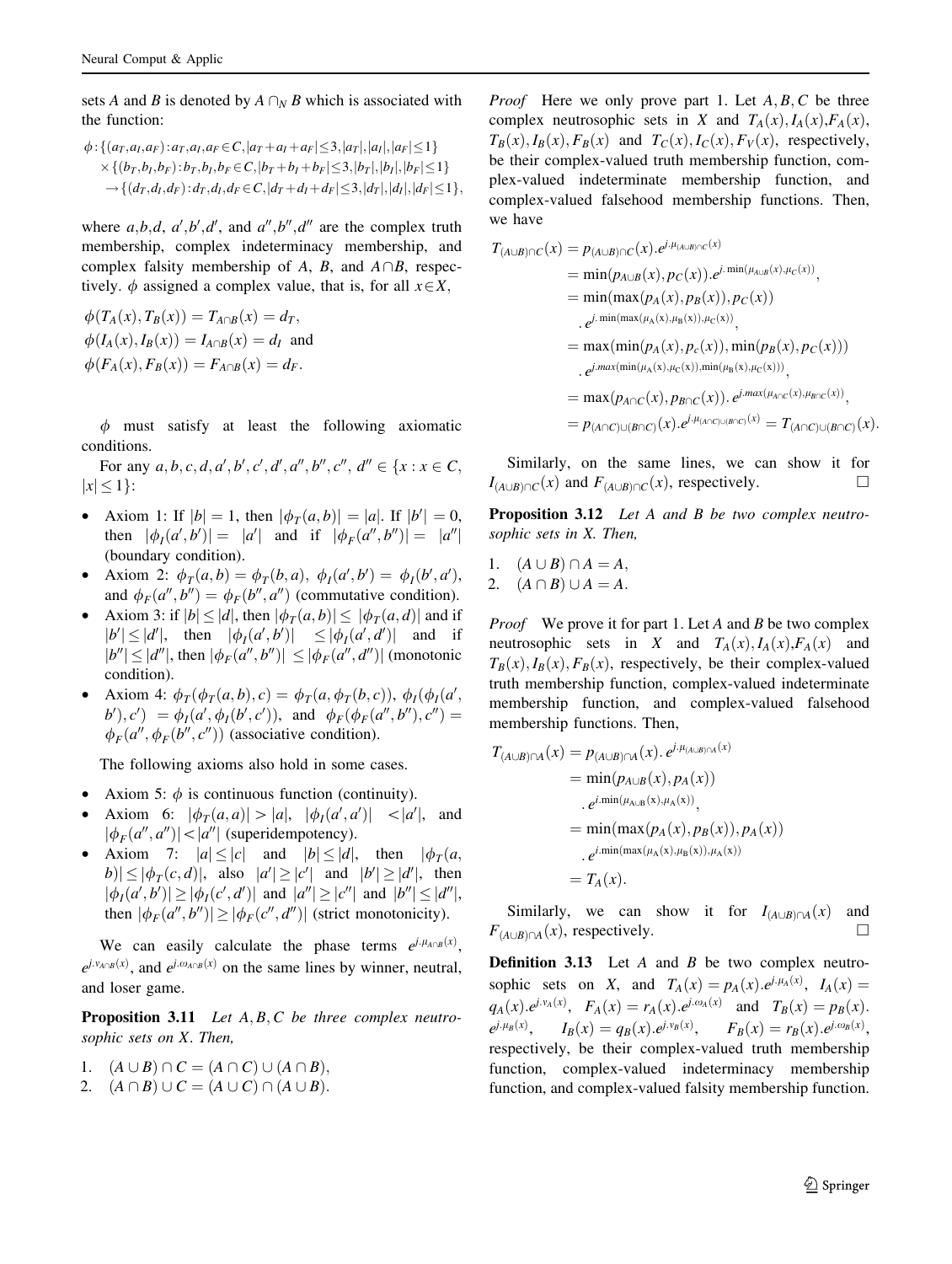<span id="page-9-0"></span>The complex neutrosophic product of A and B denoted as  $A \circ B$  and is specified by the functions,

$$
T_{A \circ B}(x) = p_{A \circ B}(x).e^{j.\mu_{A \circ B}(x)} = (p_A(x).p_B(x)).e^{j.2\pi(\frac{\mu_A(x)}{2\pi} \cdot \frac{\mu_B(x)}{2\pi})},
$$
  
\n
$$
I_{A \circ B}(x) = q_{A \circ B}(x).e^{j.\mu_{A \circ B}(x)} = (q_A(x).q_B(x)).e^{j.2\pi(\frac{\nu_A(x)}{2\pi} \cdot \frac{\nu_B(x)}{2\pi})},
$$
  
\n
$$
F_{A \circ B}(x) = r_{A \circ B}(x).e^{j.\mu_{A \circ B}(x)} = (r_A(x).r_B(x)).e^{j.2\pi(\frac{\nu_A(x)}{2\pi} \cdot \frac{\nu_B(x)}{2\pi})}.
$$

*Example 3.14* Let  $X = \{x_1, x_2, x_3\}$  and let

$$
A = \frac{\left(0.6e^{j1.2\pi}, 0.3e^{j0.5\pi}, 1.0e^{j0.1\pi}\right)}{x_1} + \frac{\left(1.0e^{j2\pi}, 0.2e^{j.3\pi}, 0.5e^{j0.4\pi}\right)}{x_2} + \frac{\left(0.8e^{j1.6\pi}, 0.1e^{j1.2}, 0.6e^{j0.1\pi}\right)}{x_3} B = \frac{\left(0.6e^{j1.2\pi}, 0.1e^{j0.4\pi}, 1.0e^{j0.1\pi}\right)}{x_1} + \frac{\left(1.0e^{j1.2\pi}, 0.3e^{j.2\pi}, 0.7e^{j0.5\pi}\right)}{x_2} + \frac{\left(0.2e^{j1.6\pi}, 0.2e^{j1.3\pi}, 0.7e^{j0.1\pi}\right)}{x_3}
$$

Then

$$
A \circ B = \frac{\left(0.36e^{j0.72\pi}, 0.3e^{j0.1\pi}, 1.0e^{j0.0025\pi}\right)}{x_1}, \frac{\left(1.0e^{j1.2\pi}, 0.06e^{j3\pi}, 0.35e^{j0.1\pi}\right)}{x_3}, \frac{\left(0.16e^{j1.28\pi}, 0.02e^{j0.78\pi}, 0.42e^{j0.005\pi}\right)}{x_3}
$$

**Definition 3.15** Let  $A_n$  be N complex neutrosophic sets on  $X \quad (n = 1, 2, \ldots, N), \quad \text{and} \quad T_{A_n}(x) = p_{A_n}(x) \cdot e^{j \cdot \mu_{A_n}(x)},$  $I_{A_n}(x) = q_{A_n}(x) e^{j \cdot v_{A_n}(x)}$ , and  $F_{A_n}(x) = r_{A_n}(x) e^{j \cdot v_{A_n}(x)}$  be their complex-valued membership function, complex-valued indeterminacy membership function and complex-valued nonmembership function, respectively. The Cartesian product of  $A_n$ , denoted as  $A_1 \times A_2 \times \cdots \times A_N$ , specified by the function

$$
T_{A_1 \times A_2 \times \cdots \times A_N}(x) = p_{A_1 \times A_2 \times \cdots \times A_N}(x).e^{j.\mu_{A_1 \times A_2 \times \cdots \times A_N}(x)}
$$
  
= min $(p_{A_1}(x_1), p_{A_2}(x_2), ..., p_{A_N}(x_N))$   
.  $e^{jmin(\mu_{A_1}(x_1), \mu_{A_2}(x_2), ..., \mu_{A_N}(x_N))},$ 

$$
I_{A_1 \times A_2 \times \cdots \times A_N}(x) = q_{A_1 \times A_2 \times \cdots \times A_N}(x).e^{j.v_{A_1 \times A_2 \times \cdots \times A_N}(x)}
$$
  
= max $(q_{A_1}(x_1), q_{A_2}(x_2), \ldots, q_{A_N}(x_N))$   
.  $e^{imax(v_{A_1}(x_1), v_{A_2}(x_2), \ldots, v_{A_N}(x_N))},$ 

and

$$
F_{A_1 \times A_2 \times \cdots \times A_N}(x) = r_{A_1 \times A_2 \times \cdots \times A_N}(x).e^{j.\omega_{A_1 \times A_2 \times \cdots \times A_N}(x)}
$$
  
= max(r<sub>A<sub>1</sub></sub>(x<sub>1</sub>), r<sub>A<sub>2</sub></sub>(x<sub>2</sub>), ..., r<sub>A<sub>N</sub></sub>(x<sub>N</sub>))  
. 
$$
e^{j \max(\omega_{A_1}(x_1), \omega_{A_2}(x_2), ..., \omega_{A_N}(x_N))},
$$

where 
$$
x = (x_1, x_2, ..., x_N) \in \underbrace{X \times X \times \cdots \times X}_{N}
$$
.

# 4 Distance measure and  $\delta$ -equalities of complex neutrosophic sets

In this section, we introduced distance measure and other operational properties of complex neutrosophic sets.

**Definition 4.1** Let  $CN(X)$  be the collection of all complex neutrosophic sets on X and  $A, B \in CN(X)$ . Then,  $A \subseteq$ B if and only if  $T_A(x) \leq T_B(x)$  such that the amplitude terms  $p_A(x) \leq p_B(x)$  and the phase terms  $\mu_A(x) \leq \mu_B(x)$ , and  $I_A(x) \geq I_B(x)$  such that the amplitude terms  $q_A(x) > q_B(x)$  and the phase terms  $v_A(x) > v_B(x)$  whereas  $F_A(x) \geq F_B(x)$  such that the amplitude terms  $r_A(x) \geq r_B(x)$ and the phase terms  $\omega_A(x) \geq \omega_B(x)$ .

Definition 4.2 Two complex neutrosophic sets A and B are said to equal if and only if  $p_A(x) = p_B(x)$ ,  $q_A(x) = q_B(x)$ , and  $r_A(x) = r_B(x)$  for amplitude terms and  $\mu_A(x) = \mu_B(x), \ \nu_A(x) = \nu_B(x), \ \omega_A(x) = \omega_B(x)$  for phase terms (arguments).

Definition 4.3 A distance of complex neutrosophic sets is a function  $d_{CNS}:\mathbb{CN}(X)\times \mathbb{CN}(X) \to [0,1]$  such that for any  $A, B, C \in CN(X)$ 

- 1.  $0 \leq d_{\text{CNS}}(A, B) \leq 1$ ,
- 2.  $d_{CNS}(A, B) = 0$  if and only if  $A = B$ ,
- 3.  $d_{\text{CNS}}(A, B) = d_{\text{CNS}}(B, A),$
- 4.  $d_{CNS}(A, B) \leq d_{CNS}(A, C) + d_{CNS}(C, B).$

Let  $d_{CNS}:\text{CN}(X)\times \text{CN}(X) \rightarrow [0,1]$  be a function which is defined as

$$
d_{\text{CNS}}(A, B) = \max \bigg( \max(\sup_{x \in X} |p_A(x) - p_B(x)|, \sup_{x \in X} |q_A(x) - q_B(x)|, \sup_{x \in X} |r_A(x) - r_B(x)|),
$$
  

$$
\max(\frac{1}{2\pi} \sup_{x \in X} |p_A(x) - \mu_B(x)|, \frac{1}{2\pi} \sup_{x \in X} |v_A(x) - v_B(x)|, \frac{1}{2\pi} \sup_{x \in X} |c_A(x) - c_B(x)|) \bigg)
$$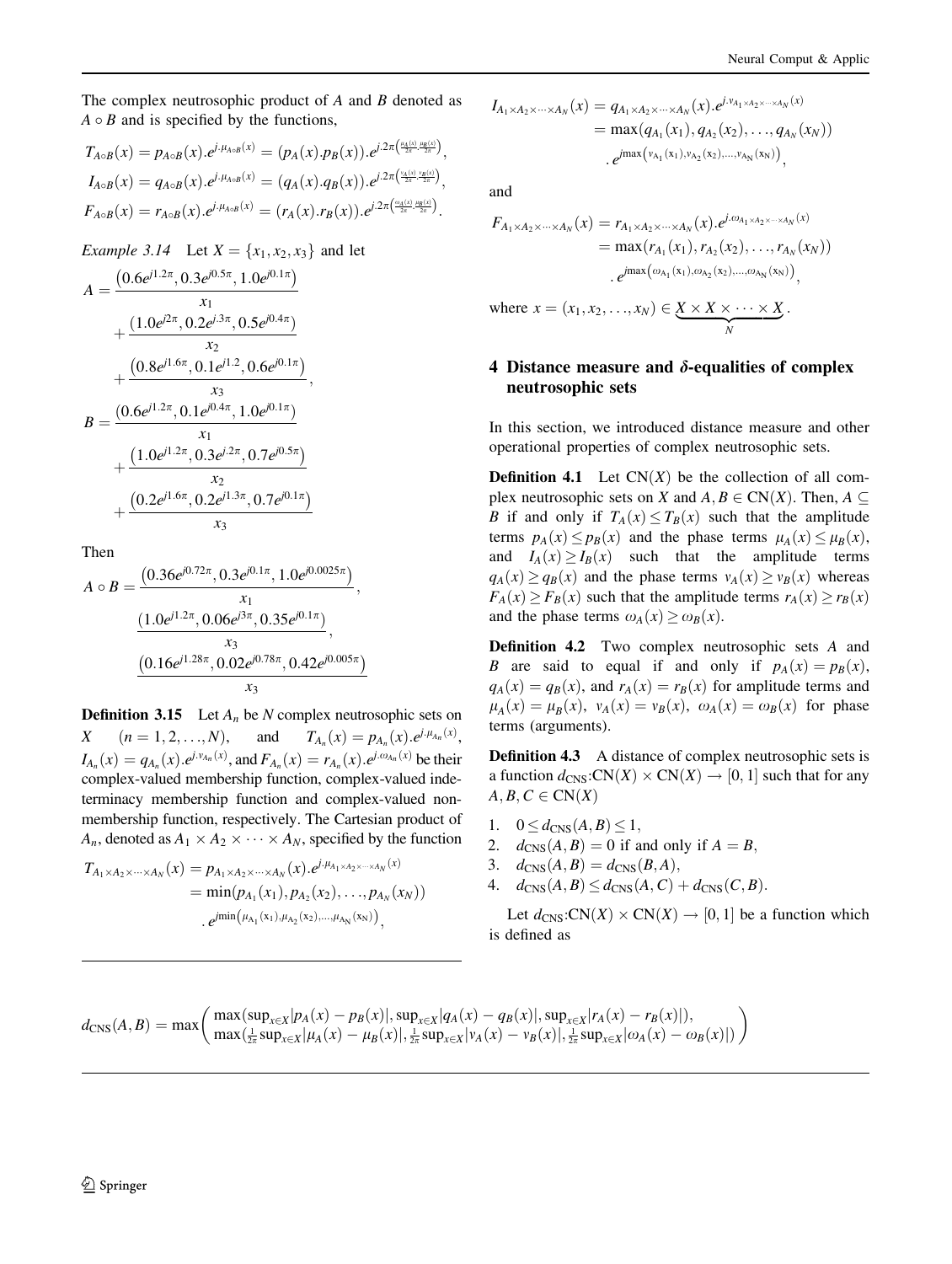**Theorem 4.4** The function  $d_{\text{CNS}}(A, B)$  defined above is a distance function of complex neutrosophic sets on X.

*Proof* The proof is straightforward.  $\Box$ 

**Definition 4.5** Let A and B be two complex neutrosophic sets on X, and  $T_A(x) = p_A(x) \cdot e^{j \cdot \mu_A(x)}$ ,  $I_A(x) = q_A(x) \cdot e^{j \cdot \nu_A(x)}$ ,  $F_A(x) = r_A(x) e^{j \omega_A(x)}$  and  $T_B(x) = p_A(x) e^{j \omega_B(x)}$ ,  $I_B(x) =$  $q_B(x)$ . $e^{j.y_B(x)}$ ,  $F_B(x) = r_B(x)$ . $e^{j.\omega_B(x)}$  are their complex-valued truth membership, complex-valued indeterminacy

7. If  $A = (\delta_1)B$  and  $B = (\delta_2)C$ , then  $A = (\delta)C$ , where  $\delta = \delta_1 * \delta_2.$ 

Proof 4.7 Properties 1–4, 6 can be proved easily. We only prove 5 and 7.

5. Since  $A = (\delta_{\alpha})B$  for all  $\alpha \in J$ , we have

$$
d_{\text{CNS}}(A, B) = \max \bigg( \max \limits_{\substack{ \text{max} \\ } \max \left( \frac{1}{2\pi} \sup_{x \in X} |p_A(x) - p_B(x)|, \sup_{x \in X} |q_A(x) - q_B(x)|, \sup_{x \in X} |r_A(x) - r_B(x)| \right), \newline \sum \limits_{\substack{ \text{max} \\ x \in X}} \max \left( \frac{1}{2\pi} \sup_{x \in X} |p_A(x) - p_B(x)|, \frac{1}{2\pi} \sup_{x \in X} |p_A(x) - p_B(x)|, \frac{1}{2\pi} \sup_{x \in X} |q_A(x) - q_B(x)| \right) \bigg) \leq 1 - \delta_{\text{max}} \bigg( \frac{1}{2\pi} \sup_{x \in X} |p_A(x) - p_B(x)|, \sup_{x \in X} |p_A(x) - p_B(x)|, \frac{1}{2\pi} \sup_{x \in X} |p_A(x) - p_B(x)| \bigg)
$$

membership, and complex-valued falsity membership functions, respectively. Then, A and B are said to be  $\delta$ equal, if and only if  $d_{\text{CNS}}(A, B) \leq 1 - \delta$ , where  $0 \leq \delta \leq 1$ . It is denoted by  $A = (\delta)B$ .

Proposition 4.6 For complex neutrosophic sets A, B, and C, the following holds.

- 1.  $A = (0)B$ ,
- 2.  $A = (1)B$  if and only if  $A = B$ ,
- 3. If  $A = (\delta)B$  if and only if  $B = (\delta)A$ ,
- 4.  $A = (\delta_1)B$  and  $\delta_2 \leq \delta_1$ , then  $A = (\delta_2)B$ ,
- 5. If  $A = (\delta_{\alpha})B$ , then  $A = (\sup_{\alpha \in J} \delta_{\alpha})B$  for all  $\alpha \in J$ , where J is an index set,
- 6. If  $A = (\delta')B$  and there exist a unique  $\delta$  such that  $A = \delta$  $(\delta)B$ , then  $\delta' \leq \delta$  for all A, B

$$
\sup_{x \in X} |p_A(x) - p_B(x)| \le 1 - \sup_{\alpha \in J} \delta_{\alpha},
$$
  
\n
$$
\sup_{x \in X} |q_A(x) - q_B(x)| \le 1 - \sup_{\alpha \in J} \delta_{\alpha},
$$
  
\n
$$
\sup_{x \in X} |r_A(x) - r_B(x)| \le 1 - \sup_{\alpha \in J} \delta_{\alpha},
$$
 and  
\n
$$
\frac{1}{2\pi} \sup_{x \in X} |\mu_A(x) - \mu_B(x)| \le 1 - \sup_{\alpha \in J} \delta_{\alpha},
$$
  
\n
$$
\frac{1}{2\pi} \sup_{x \in X} |v_A(x) - v_B(x)| \le 1 - \sup_{\alpha \in J} \delta_{\alpha}
$$
  
\n
$$
\frac{1}{2\pi} \sup_{x \in X} |\omega_A(x) - \omega_B(x)| \le 1 - \sup_{\alpha \in J} \delta_{\alpha}.
$$

Thus,

Therefore,

$$
d_{\text{CNS}}(A, B) = \max \left( \frac{\max(\sup_{x \in X} |p_A(x) - p_B(x)|, \sup_{x \in X} |q_A(x) - q_B(x)|, \sup_{x \in X} |r_A(x) - r_B(x)|),}{\max \left( \frac{1}{2\pi} \sup_{x \in X} |\mu_A(x) - \mu_B(x)|, \frac{1}{2\pi} \sup_{x \in X} |v_A(x) - v_B(x)|, \frac{1}{2\pi} \sup_{x \in X} |\omega_A(x) - \omega_B(x)| \right)} \right)
$$
  
 
$$
\leq 1 - \sup_{\alpha \in J} \delta_{\alpha}
$$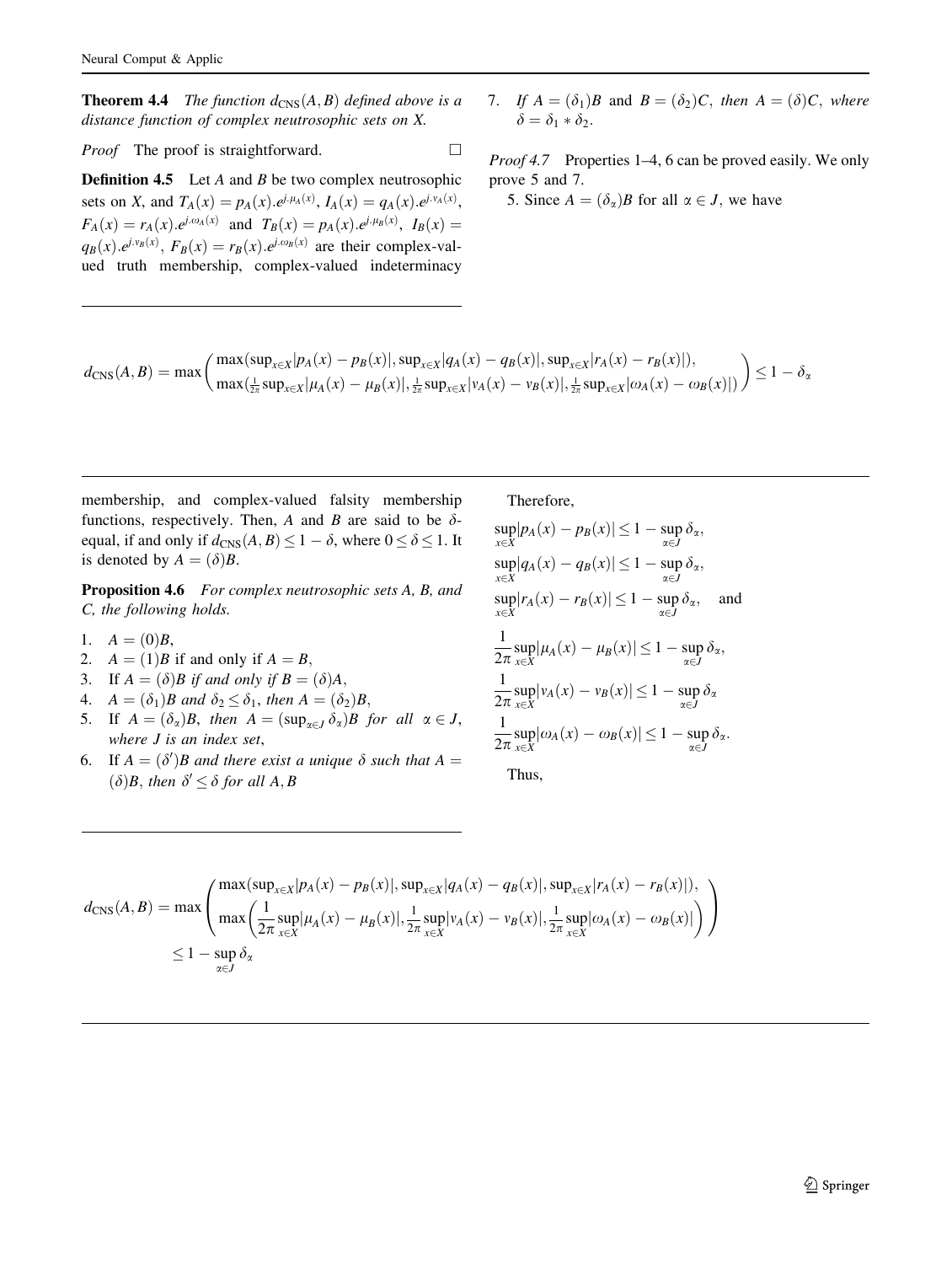Hence,  $A = (\sup_{\alpha \in J} \delta_{\alpha})B$ . 7. Since  $A = (\delta_1)B$ , we have which implies

$$
d_{\text{CNS}}(A, B) = \max \bigg( \max \limits_{\text{max}} (\sup_{x \in X} |p_A(x) - p_B(x)|, \sup_{x \in X} |q_A(x) - q_B(x)|, \sup_{x \in X} |r_A(x) - r_B(x)|), \\ \max \bigl( \frac{1}{2\pi} \sup_{x \in X} |p_A(x) - \mu_B(x)|, \frac{1}{2\pi} \sup_{x \in X} |p_A(x) - \nu_B(x)|, \frac{1}{2\pi} \sup_{x \in X} |o_A(x) - o_B(x)| \bigr) \bigg) \leq 1 - \delta_1
$$

which implies  $\sup_{x \in X} |p_A(x) - p_B(x)| \leq 1 - \delta_1,$  $\sup_{x \in X} |q_A(x) - q_B(x)| \leq 1 - \delta_1,$  $\sup_{x \in X} |r_A(x) - r_B(x)| \leq 1 - \delta_1$  and  $\frac{1}{2\pi} \sup_{x \in X} |\mu_A(x) - \mu_B(x)| \leq 1 - \delta_1, \ \ \frac{1}{2\pi} \sup_{x \in X} |\nu_A(x) - \nu_B(x)| \leq 1 - \delta_1$  $\frac{1}{2\pi} \sup_{x \in X} |\omega_A(x) - \omega_B(x)| \leq 1 - \delta_1.$ 

Also we have  $B = (\delta_2)C$ , so

$$
\sup_{x \in X} |p_B(x) - p_C(x)| \le 1 - \delta_2,\n\sup_{x \in X} |q_B(x) - q_C(x)| \le 1 - \delta_2,\n\sup_{x \in X} |r_B(x) - r_C(x)| \le 1 - \delta_1 \text{ and}\n\frac{1}{2\pi} \sup_{x \in X} |\mu_B(x) - \mu_C(x)| \le 1 - \delta_2, \quad \frac{1}{2\pi} \sup_{x \in X} |v_B(x) - v_C(x)| \le 1 - \delta_2,\n\frac{1}{2\pi} \sup_{x \in X} |\omega_B(x) - \omega_C(x)| \le 1 - \delta_2.
$$

Now,

$$
d_{\text{CNS}}(B,C) = \max \left( \frac{\max(\sup_{x \in X} |p_B(x) - p_C(x)|, \sup_{x \in X} |q_B(x) - q_C(x)|, \sup_{x \in X} |r_B(x) - r_C(x)|),}{\max \left( \frac{1}{2\pi} \sup_{x \in X} |\mu_B(x) - \mu_C(x)|, \frac{1}{2\pi} \sup_{x \in X} |v_B(x) - v_C(x)|, \frac{1}{2\pi} \sup_{x \in X} |\omega_B(x) - \omega_C(x)| \right)} \right) \le 1 - \delta_2
$$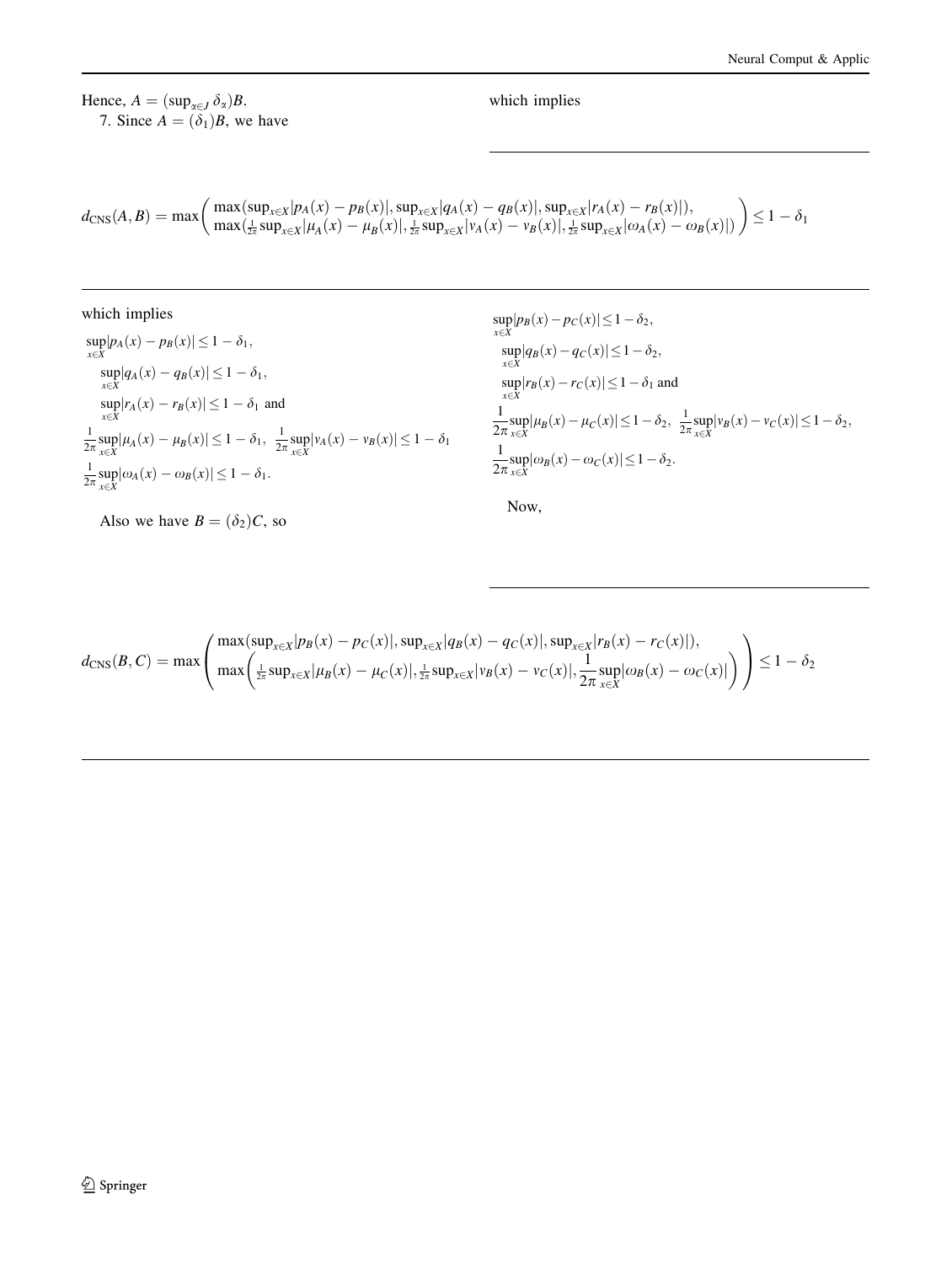<span id="page-12-0"></span>
$$
d_{\text{CNS}}(A, C) = \max \left( \frac{\max(\sup_{x \in X} | p_A(x) - p_C(x)|, \sup_{x \in X} | q_A(x) - q_C(x)|, \sup_{x \in X} | r_A(x) - r_C(x)|),}{\max(\frac{1}{2\pi} \sup_{x \in X} | p_A(x) - p_C(x)|, \frac{1}{2\pi} \sup_{x \in X} | p_A(x) - v_C(x)|, \frac{1}{2\pi} \sup_{x \in X} | \omega_A(x) - \omega_C(x)|)} \right)
$$
\n
$$
\leq \max \left( \frac{\max(\sup_{x \in X} | p_A(x) - p_B(x)|, \sup_{x \in X} | q_A(x) - q_B(x)|, \sup_{x \in X} | r_A(x) - r_B(x)|) +}{\max(\sup_{x \in X} | p_B(x) - p_C(x)|, \sup_{x \in X} | q_B(x) - q_C(x)|, \sup_{x \in X} | r_B(x) - r_C(x)|),}
$$
\n
$$
\max(\frac{1}{2\pi} \sup_{x \in X} | \mu_A(x) - \mu_B(x)|, \frac{1}{2\pi} \sup_{x \in X} | \nu_A(x) - \nu_B(x)|, \frac{1}{2\pi} \sup_{x \in X} | \omega_A(x) - \omega_B(x)|) + \right)
$$
\n
$$
\leq \max((1 - \delta_1) + (1 - \delta_2), (1 - \delta_1) + (1 - \delta_2)) = (1 - \delta_1) + (1 - \delta_2) = 1 - (\delta_1 + \delta_2 - 1),
$$

From Definition 4.3,  $d_{CNS}(A, C) \leq 1$ . Therefore,  $d_{CNS}$  $(A, C) \leq 1 - \delta_1 * \delta_2 = 1 - \delta$ , where  $\delta = \delta_1 * \delta_2$ . Thus,  $A = (\delta)C.$ 

**Theorem 4.8** If  $A = (\delta)B$ , then  $c(A) = (\delta)c(B)$ , where  $c(A)$  and  $c(B)$  are the complement of the complex neutrosophic sets A and B.

Proof Since

sampled N times. Suppose that  $S_{\ell}(k')$  denote the k'th of the l'-th signal, where  $1 \le k' \le N$  and  $1 \le l' \le L'$ . Now we form the following algorithm for this application.

#### 5.1 Algorithm

Step 1. Write the discrete Fourier transforms of the  $L'$ signals in the form of complex neutrosophic set,

$$
d_{\text{CNS}}(c(A), c(B)) = \max \left( \frac{\max(\sup_{x \in X} |p_{C(A)}(x) - p_{c(B)}(x)|, \sup_{x \in X} |q_{c(A)}(x) - q_{c(B)}(x)|, \sup_{x \in X} |r_{c(A)}(x) - r_{c(B)}(x)|), \right)
$$
  
\n
$$
d_{\text{CNS}}(c(A), c(B)) = \max \left( \frac{\frac{1}{2\pi} \sup_{x \in X} |p_{c(A)}(x) - p_{c(B)}(x)|, \frac{1}{2\pi} \sup_{x \in X} |v_{c(A)}(x) - v_{c(B)}(x)|, \frac{1}{2\pi} \sup_{x \in X} |q_{c(A)}(x) - q_{c(B)}(x)|, \frac{1}{2\pi} \sup_{x \in X} |q_{c(A)}(x) - q_{c(B)}(x)| \right)
$$
  
\n
$$
= \max \left( \frac{\max(\sup_{x \in X} |r_A(x) - r_B(x)|, \sup_{x \in X} |(1 - q_A(x)) - (1 - q_B(x))|, \frac{1}{2\pi} \sup_{x \in X} |p_A(x) - p_B(x)|), \frac{1}{2\pi} \sup_{x \in X} |(2\pi - v_A(x)) - (2\pi - v_B(x))| \right)
$$
  
\n
$$
= \max \left( \frac{\max(\sup_{x \in X} |p_A(x) - p_B(x)|, \sup_{x \in X} |q_A(x) - q_B(x)|, \sup_{x \in X} |r_A(x) - r_B(x)|), \frac{1}{2\pi} \sup_{x \in X} |r_A(x) - r_B(x)|, \frac{1}{2\pi} \sup_{x \in X} |r_A(x) - r_B(x)|, \frac{1}{2\pi} \sup_{x \in X} |r_A(x) - r_B(x)|, \frac{1}{2\pi} \sup_{x \in X} |q_A(x) - q_B(x)|, \frac{1}{2\pi} \sup_{x \in X} |r_A(x) - r_B(x)|, \frac{1}{2\pi} \sup_{x \in X} |r_A(x) - r_B(x)|, \frac{1}{2\pi} \sup_{x \in X} |q_A(x) - q_B(x)|, \frac{1}{2\pi} \sup_{x \in X} |r_A(x) - r_B(x)|, \frac{1}{2\pi} \sup_{x \in X} |q_A(x) - q_B(x)|, \frac{1}{
$$

$$
\qquad \qquad \Box
$$

# 5 Application of complex neutrosophic set in signal processing

The complex neutrosophic set and  $\delta$ -equalities of complex neutrosophic sets are applied in signal processing application which demonstrates to point out a particular signal of interest out of a large number of signals that are received by a digital receiver. This is the example which Ramot et al. [[23\]](#page-17-0) discussed for complex fuzzy set. We now apply complex neutrosophic set to this example.

Suppose that there are  $L'$  different signals,  $S_1(t), S_2(t), \ldots, S_{L}(t)$ . These signals have been detected and sampled by a digital receiver and each of which is

$$
S_{l'}(k') = \frac{1}{N} \cdot \sum_{n=1}^{N} (C_{l',n}, D_{l',n}, E_{l',n}) \cdot e^{\frac{2\pi j(n-1)(k'-1)}{N}}
$$
(1)

where  $C_{l',n}, D_{l',n}, E_{l',n}$  are the complex-valued Fourier coefficients of the signals and  $1 \le n \le N$ .

The above sum may be written as

$$
S_{l'}(k') = \frac{1}{N} \cdot \sum_{n=1}^{N} (U_{l',n}, V_{l',n}, W_{l',n}) \cdot e^{\frac{j(2\pi(n-1)(k'-1)+\alpha_{l',n})}{N}}
$$
(2)

where  $C_{l',n} = U_{l',n}.e^{j\alpha_{l',n}}, D_{l',n} = V_{l',n}.e^{j\alpha_{l',n}},$  and  $E_{l',n} =$  $W_{l',n}.e^{j\alpha_{l',n}}$  with  $U_{l',n}, V_{l',n}, W_{l',n} \geq 0$ , and  $\alpha_{l',n}$  are real-valued for all n.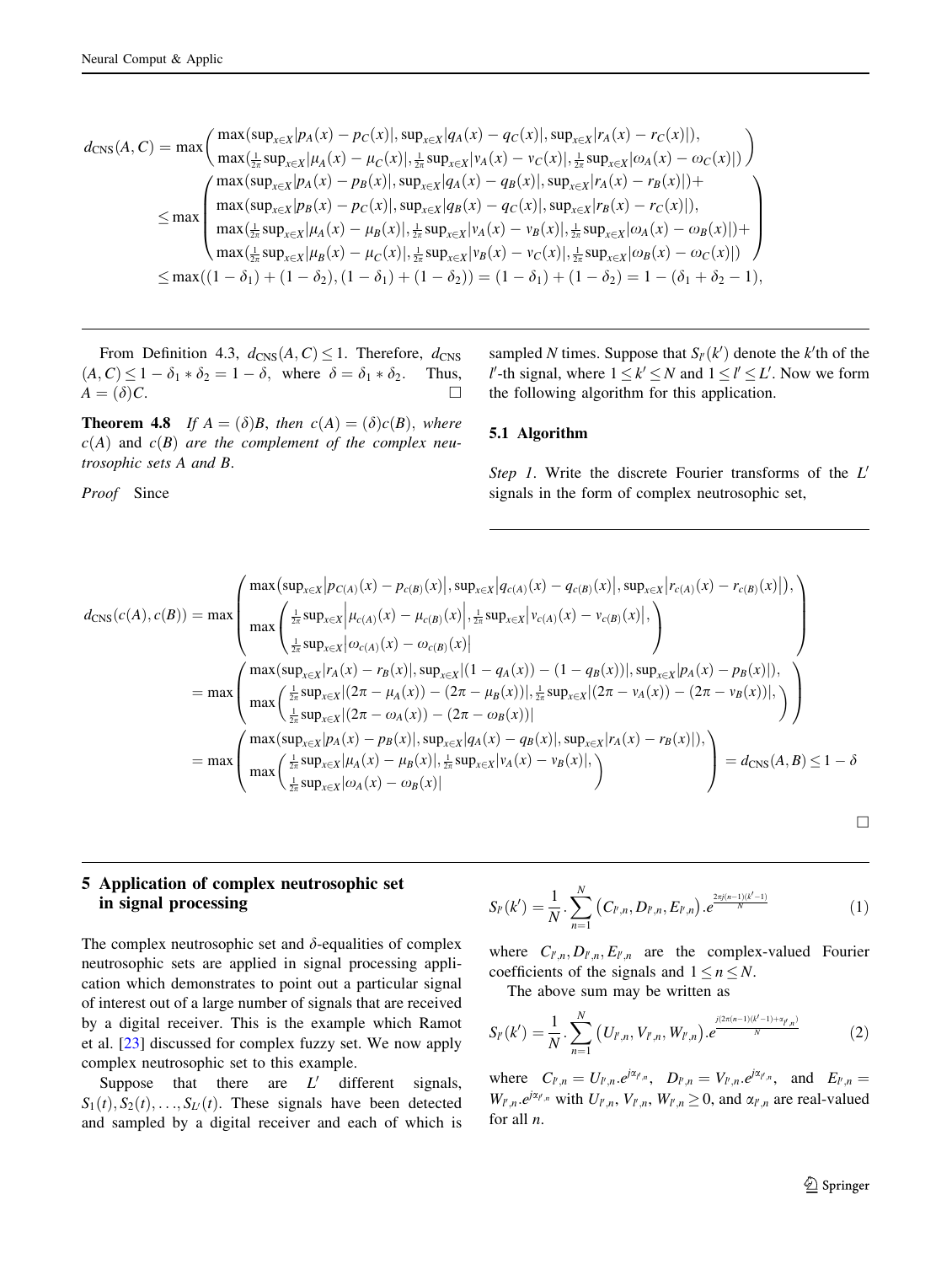<span id="page-13-0"></span>The purpose of this application is to point out the reference signals  $R'$  of the  $L'$  signals. This reference signal R\prime has been also sampled N times  $(1 \le n \le N)$ .

Step 2. Write the Fourier coefficient of  $R'$  in the form of complex neutrosophic set,

$$
R'(k') = \frac{1}{N} \cdot \sum_{n=1}^{N} (C_{R',n}, D_{R',n}, E_{R',n}) \cdot e^{\frac{j2\pi(n-1)(k'-1)}{N}}
$$
\n(3)

where  $C_{R',n}, D_{R',n}, E_{R',n}$  are the complex Fourier coefficients of the reference signals.

The above expression can be rewritten as

$$
R'(k') = \frac{1}{N} \cdot \sum_{n=1}^{N} \left( U_{R',n}, V_{R',n}, W_{R',n} \right) . e^{\frac{j(2\pi(n-1)(k'-1) + \alpha_{R',n})}{N}}
$$
\n
$$
\tag{4}
$$

where  $C_{R',n} = U_{R',n} e^{j\alpha_{R',n}}$ ,  $D_{R',n} = V_{R',n} e^{j\alpha_{R',n}}$ , and  $E_{R',n} =$  $W_{R',n}.e^{j\alpha_{R',n}}$  with  $U_{R',n}, V_{R',n}, W_{R',n} \geq 0$ , and  $\alpha_{R',n}$  are realvalued for all  $n$ .

Step 3 Since the sum of truth amplitude term, indeterminate amplitude term, and falsity amplitude term (in the case when they are crisp numbers, not sets) is not necessarily equal to 1, the normalization is not required and we can keep them un-normalized. But if the normalization is needed, we can normalize the amplitude terms of  $S_{l'}(k')$ and  $R'(k')$ , respectively, as follows:

$$
\begin{aligned} &\widetilde{U}_{l',n}=\frac{U_{l',n}}{U_{l',n}+V_{l',n}+W_{l',n}}, \hspace{0.2cm} \widetilde{V}_{l',n}=\frac{V_{l',n}}{U_{l',n}+V_{l',n}+W_{l',n}},\\ &\widetilde{W}_{l,n}=\frac{W_{l',n}}{U_{l',n}+V_{l',n}+W_{l',n}} \hspace{0.2cm} \text{and} \hspace{0.2cm} \widetilde{U}_{l'}=\frac{U_{R',n}}{U_{R',n}+V_{R',n}+W_{R',n}},\\ &\widetilde{V}_{R',n}=\frac{V_{R',n}}{U_{R',n}+V_{R',n}+W_{R',n}}, \hspace{0.2cm} \widetilde{W}=\frac{W_{R',n}}{U_{R',n}+V_{R',n}+W_{R',n}}. \end{aligned}
$$

Step 4 Calculate the similarity/distances between the signals  $R'(k')$  and the signals  $S_{l'}(k')$  as follows.

The similarity between two signals can be measured by this method. By this method, we can find the right signals which have not only uncertain but also indeterminate, inconsistent, false because when the signals are received by a digital receiver, there is a chance for the right signals, chance for the indeterminate signals, and the chance that the signals are not the right one. Thus, by using a complex neutrosophic set, we can find the correct reference signals by taking all the chances, while the complex fuzzy set and complex intuitionistic fuzzy set cannot find the correct reference signals if we take all the chances because they are not able to deal with the chance of indeterminacy.

This method can be effectively used for any application in signal analysis in which the chance of indeterminacy is important.

# 6 Drawbacks of the current methods

The complex fuzzy sets [[23\]](#page-17-0) are used to represents the information with uncertainty and periodicity simultaneously. The novelty of complex fuzzy sets appears in the phase term with membership term (amplitude term). The main problem with complex fuzzy set is that it can only handle the problems of uncertainty with periodicity in the form of amplitude term (real-valued membership function) which handle uncertainty and an additional term called phase term to represent periodicity, but the complex fuzzy set cannot deal with inconsistent, incomplete, indeterminate, false etc. information which appears in a periodic manner in our real life. For example, in quantum mechanics, a wave particle such as an electron can be in two different positions at the same time. Thus, the complex fuzzy set is not able to deal with this phenomenon.

Complex intuitionistic fuzzy set [\[1\]](#page-16-0) represents the information involving two or more answers of type: yes, no, I do not know, I am not sure, and so on, which is happening repeatedly over a period of time. CIFS can represent the information on people's decision which happens periodically. In CIFS, the

$$
d_{\mathrm{CNS}}(S_{l'}(k'),R'(k')) = \max \left( \frac{\max \left( \sup_{x \in X} |U_{l',n} - U_{R',n}|, \sup_{x \in X} |V_{l',n} - V_{R',n}|, \sup_{x \in X} |W_{l',n} - W_{R',n}| \right),}{\max \left( \frac{1}{2\pi} \sup_{x \in X} \left| \frac{(2\pi(n-1)(k'-1) + \alpha_{l',n})}{N} - \frac{(2\pi(n-1)(k'-1) + \alpha_{R',n})}{N} \right| \right)} \right)
$$

Step 5 In order to identify  $S_{l'}$  as  $R'$ , compare 1 –  $d_{CNS}(S_{l'}, R'(k'))$  to a threshold  $\delta$ , where  $1 \leq l' \leq L'$ 

novelty also appears in the phase term but for both membership and non-membership functions in some inherent concepts in contrast to CFS which is only characterized by a membership function. The complex fuzzy set [\[23\]](#page-17-0) has only one additional

If  $1 - d_{\text{CNS}}(S'_l(k'), R'(k'))$  exceeds the threshold, identify  $S_{l'}$  as  $R'$ .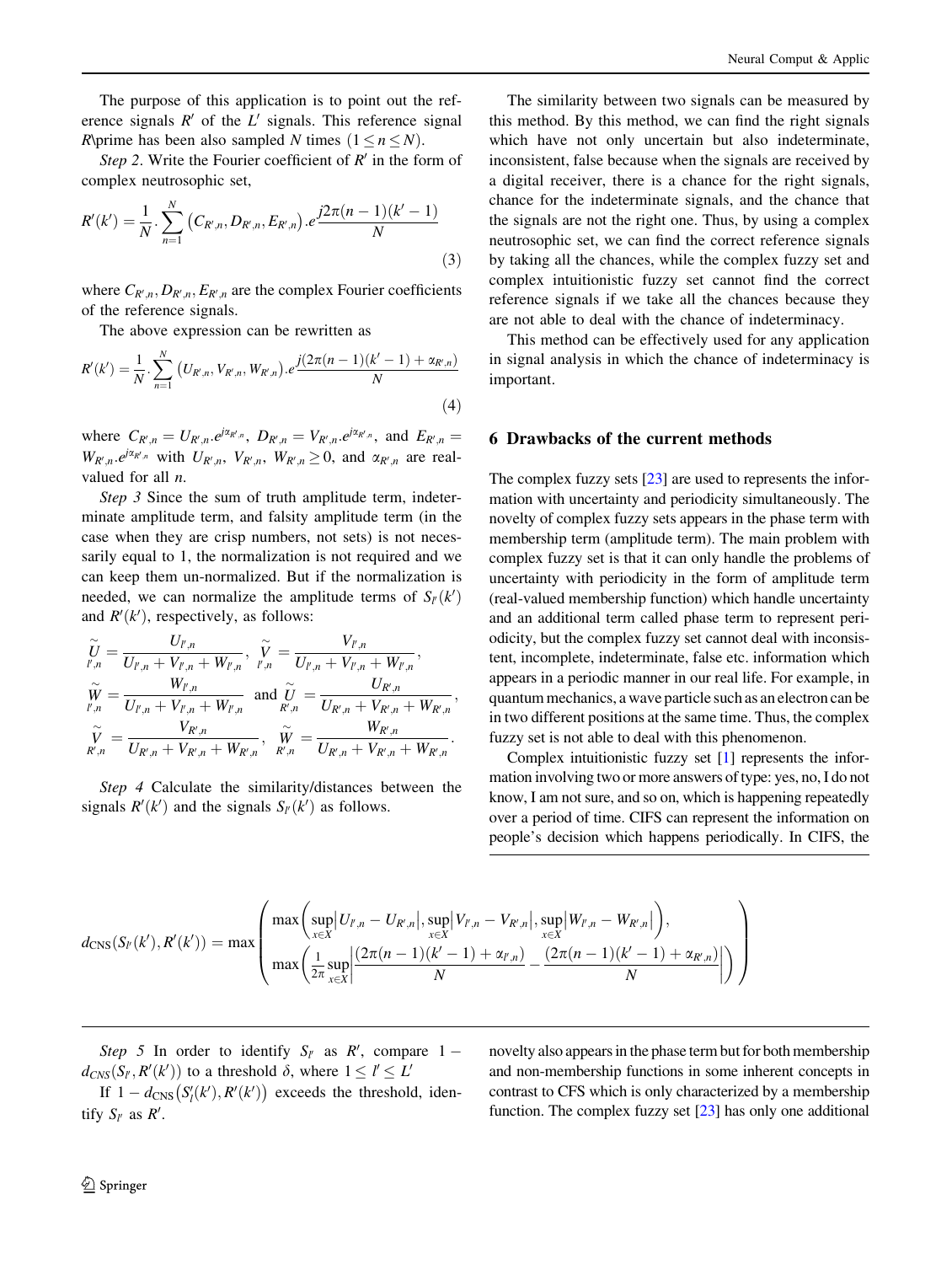phase term, but in CIFS [\[1](#page-16-0)], we have two additional phase terms. This confers more range values to represent the uncertainty and periodicity semantics simultaneously, and to define the values of belongingness and non-belongingness for any object in these complex-valued functions. The failure of the CIFS appears in the inconsistent, incomplete, indeterminate information which happening repeatedly.

The current research (complex fuzzy set) cannot solve this problem because the complex fuzzy set is not able to deal with indeterminate, incomplete, and inconsistent date which is in periodicity. The weaknesses of complex fuzzy set are that it deals only with uncertainty, but indeterminacy and falsity are far away from the scope of complex fuzzy sets. Similarly, the complex intuitionistic fuzzy set cannot handle the inconsistent, indeterminate, incomplete data in periodicity simultaneously. Thus, both the approaches are unable to deal with inconsistent, indeterminate, and incomplete data of periodic nature. For example, both the methods fail to deal with the information which is true and false at the same time or neither true nor false at the same time.

It is a fundamental fact that some information has not only a certain degree of truth, but also a falsity degree as well as indeterminacy degree that are independent from each other. This indeterminacy exits both in a subjective and an objective sense in a periodic nature. What should we do if we have the following situation? For instance  $[16]$  $[16]$  $[16]$ , a 20 $^{\circ}$  temperature means a cool day in summer and a warm day in winter. But if we assume this situation as in the following manner, a 20 temperature means cool day in summer and a warm day in winter but neither cool nor warm day in spring. The question is that why we ignore this situation? How we can handle it? Why the current methods fail to handle it? We cannot ignore this kind of situation of daily life. This phenomenon indicates that information is not only of semantic uncertainty and periodicity but also of semantic indeterminacy and periodicity.

# 7 Discussion

In the Table [1,](#page-16-0) we showed comparison of different current approaches to complex neutrosophic sets. In the Table [1,](#page-16-0) from 1, we mean that the corresponding method can handle the uncertain, false, indeterminate, uncertainty with periodicity, falsity with periodicity, and indeterminacy with periodicity, while from 0, we mean the corresponding method fails. It is clear from the Table [1](#page-16-0) that how complex neutrosophic sets are dominant over all the current methods.

Consider two voting process for some attribute  $\rho$ . In the first voting process, 0.4 voters say ''yes,'' 0.3 say ''no,'' and 0.3 are undecided. Similarly, in second voting process, 0.5 voters say ''yes,'' 0.3 say ''no'' and 0.2 are undecided for the same attribute  $\rho$ . These two voting processes held on two different dates.

We now apply all these mentioned methods in the table one by one to show that which method is suitable to describe the situation of above mentioned voting process best and what is the failure of the rest of the methods. It is clear that the fuzzy set cannot handle this situation because it only represents the membership 0.4 voters while it fails to tell about the non-membership 0.3 and indeterminate membership 0.3 simultaneously in first voting process. Similar is the situation in second voting process. Now when we apply intuitionistic fuzzy set to both the voting process, it tells us only about the membership 0.4 and non-membership 0.3 in first voting process, but cannot tell anything about the 0.3 undecided voters in first process. Thus, intuitionistic fuzzy set also fails to handle this situation. We now apply neutrosophic set. The neutrosophic set tells about the membership 0.4 voters, non-membership 0.3 voters, and indeterminate membership or undecided 0.3 voters in the first round, and similarly, it tells about the second round but neutrosophic set cannot describe both the voting process simultaneously. By applying complex fuzzy set to both the voting process, if we set that the amplitude term represents the membership 0.4 in first voting process and the phase term represents 0.5 voters in second process which form complex-valued membership function to represent in both the voting process for an attribute  $\rho$ . But complex fuzzy set remains unsuccessful to describe the non-membership and indeterminacy in both the process. The complex intuitionistic fuzzy set only handle complex-valued membership and complex-valued nonmembership in both the process by setting 0.4 and 0.3 as amplitude membership and amplitude non-membership in process one and setting 0.5 and 0.3 as phase terms in second process. But clearly it fails to identify the indeterminacy (undecidedness) in both the voting process. Finally, by applying the complex neutrosophic set to both the voting process by considering the votes in process one as amplitude terms of membership, non-membership and indeterminate membership, and setting the second process vote as phase terms of membership, non-membership, and indeterminacy. Therefore, the amplitude term of membership in first process and the phase term in second process forms complex-valued truth membership function. Similarly, the amplitude term of non-membership in process one and the phase term of nonmembership in second process form complex-valued falsity membership function. Also, the amplitude term of undecidedness in first process and the phase term of indeterminacy in second process form the complex-valued indeterminate membership function. Thus, both the voting process forms a complex neutrosophic set as whole which is shown below:

$$
S = \left\{ \left( \rho, T_S(\rho) = 0.4.e^{j2\pi(0.5)}, I_S(\rho) = 0.3.e^{j2\pi(0.3)}, \right. \\ F_S(\rho) = 0.3.e^{j2\pi(0.2)} \right) \right\}
$$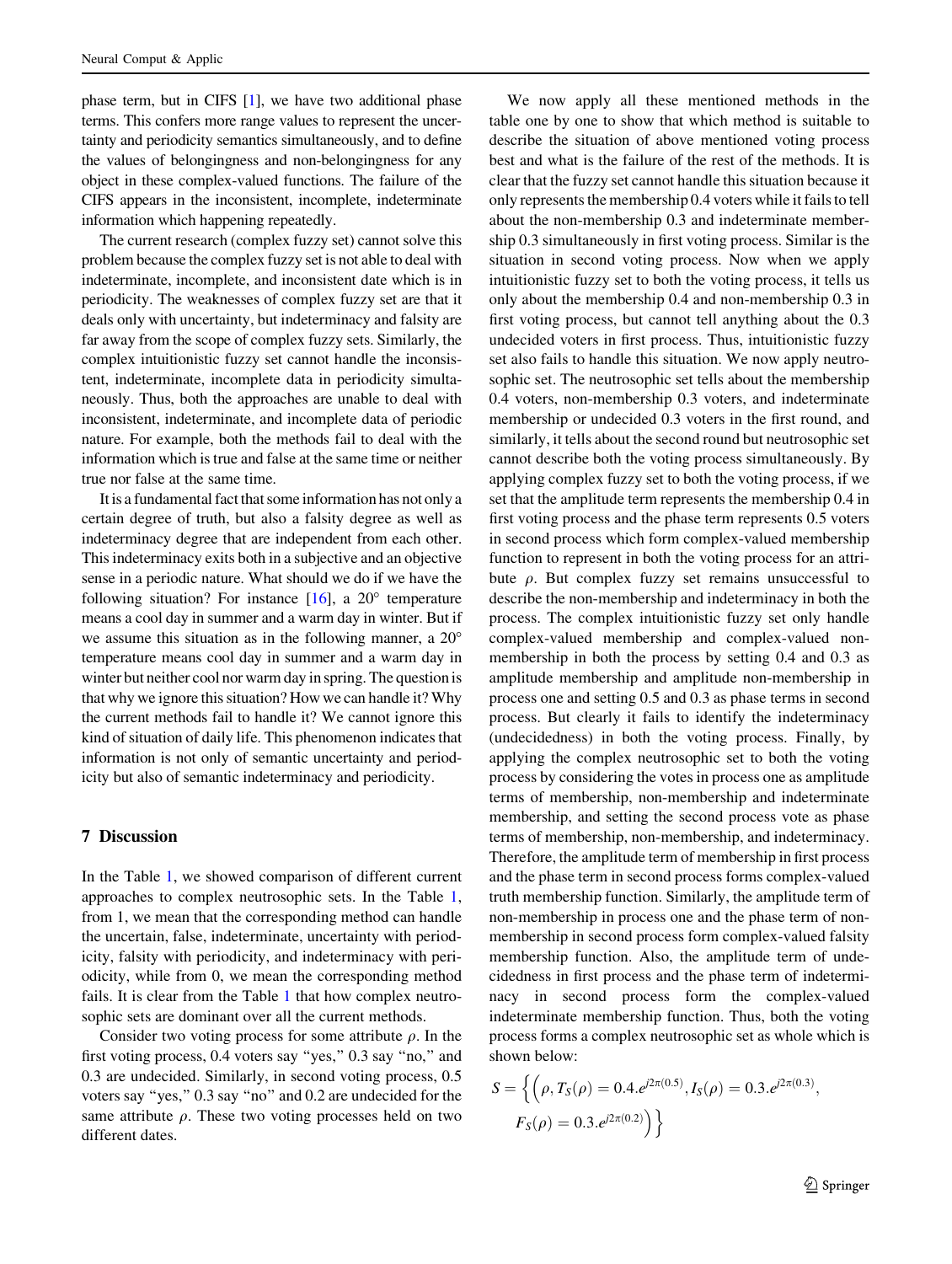

Fig. 1 Dominancy of complex neutrosophic sets to all other current approaches

Therefore, complex neutrosophic set represent both the situations in a single set simultaneously, whereas all the other mentioned methods in the table are not able to handle this situation as whole.

The graphical representation in Fig. 1 shows the dominancy of the complex neutrosophic set to all other existing methods. The highest value indicates the ability of the approach to handle all type of uncertain, incomplete, inconsistent, imprecise information or data in our real-life problems. Each value on the left vertical line shows the value of the ability of the corresponding method on the horizontal line in the graph.

## 8 Conclusion

An extended form of complex fuzzy set and complex intuitionistic fuzzy set is presented in this paper, so-called complex neutrosophic set. Complex neutrosophic set can handle the redundant nature of uncertainty, incompleteness, indeterminacy, inconsistency, etc. A complex neutrosophic set is defined by a complex-valued truth membership function, complex-valued indeterminate membership function, and a complex-valued falsehood membership function. Therefore, a complex-valued truth membership function is a combination of traditional truth membership function with the addition of an extra term. The traditional truth membership function is called truth amplitude term, and the additional term is called phase term. Thus, in this way, the truth amplitude term represents uncertainty and the phase term represents periodicity in the uncertainty. Thus, a complex-valued truth membership function represents uncertainty with periodicity as a whole. Similarly, complex-valued indeterminate membership function represents indeterminacy with periodicity and complex-valued falsehood membership function represents falsity with periodicity. Further, we presented an interpretation of complex neutrosophic set and also discussed some of the basic set theoretic properties such as complement, union, intersection, complex neutrosophic product, Cartesian product in this paper. We also presented  $\delta$ -equalities of complex neutrosophic set and then using these  $\delta$ equalities in the application of signal processing. Drawbacks of the current methods are discussed and a comparison of all these methods to complex neutrosophic sets was presented in this paper.

This paper is an introductory paper of complex neutrosophic sets, and indeed, much research is still needed for the full comprehension of complex neutrosophic sets. The complex neutrosophic set presented in this paper is an entire general concept which is not limited to a specific application.

Acknowledgments We are very thankful to Prof. Dr. Jie Lu of University of Technology Sydney, UTS Australia, for her valuable comments and suggestions. We are also very thankful to the reviewers for their comments and suggestions which improved this work.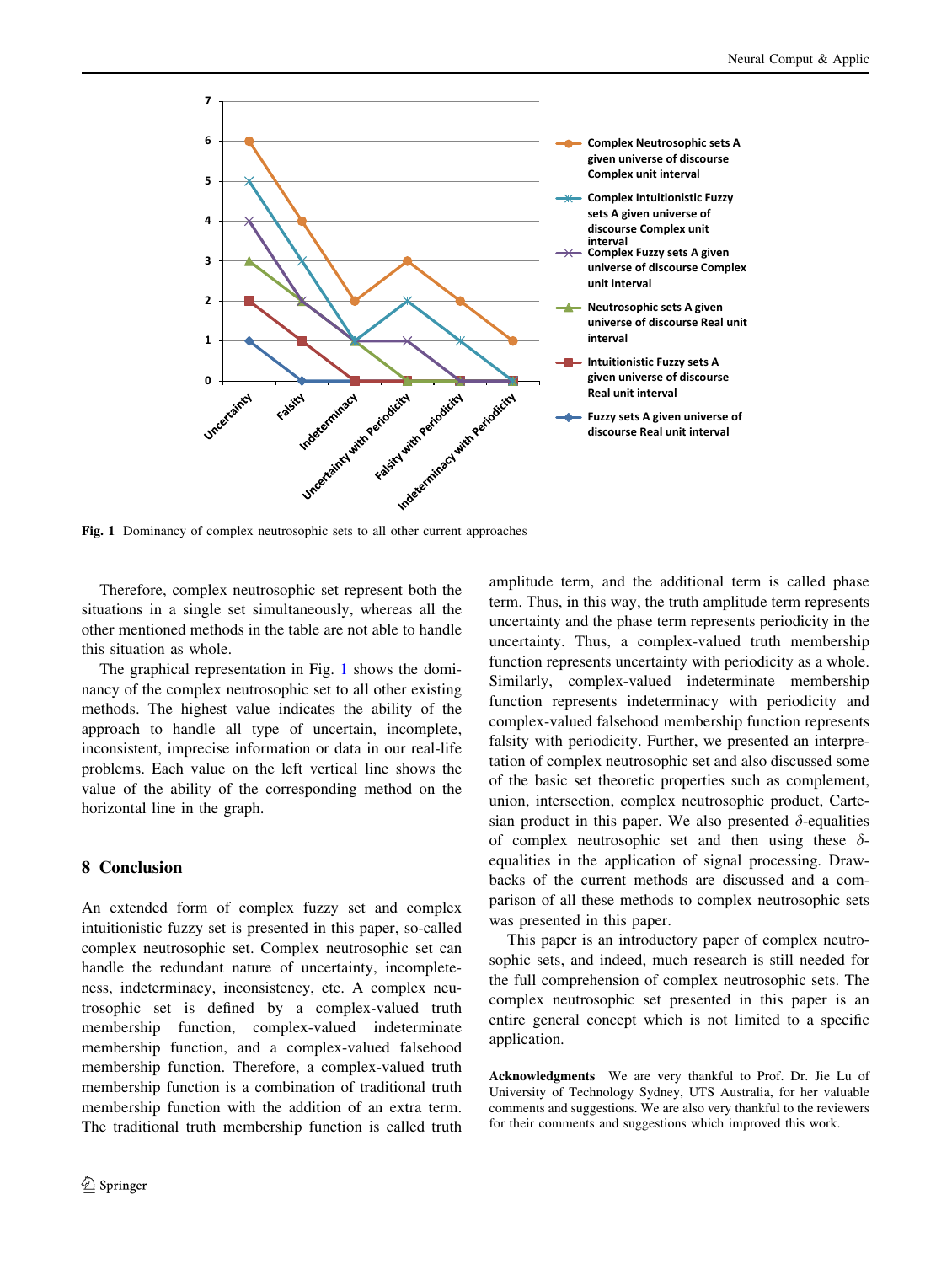# <span id="page-16-0"></span>Appendix

Comparison of complex neutrosophic sets to fuzzy sets, intuitionistic fuzzy sets, neutrosophic sets, complex fuzzy sets, and complex intuitionistic fuzzy sets is listed below (Table 1).

|  |  |  | <b>Table 1</b> Comparison of complex neutrosophic sets to the current approaches |  |  |  |  |
|--|--|--|----------------------------------------------------------------------------------|--|--|--|--|
|--|--|--|----------------------------------------------------------------------------------|--|--|--|--|

| Sets/logics                             | Domain                              | Co-domain                   | Uncertainty  | Falsity        | Indeterminacy  | Uncertainty<br>with<br>periodicity | Falsity with<br>periodicity | Indeterminacy<br>with periodicity |
|-----------------------------------------|-------------------------------------|-----------------------------|--------------|----------------|----------------|------------------------------------|-----------------------------|-----------------------------------|
| Fuzzy sets                              | A given<br>universe of<br>discourse | Real unit<br>interval       |              | $\overline{0}$ | $\overline{0}$ | $\mathbf{0}$                       | $\mathbf{0}$                | $\mathbf{0}$                      |
| Intuitionistic<br>fuzzy sets            | A given<br>universe of<br>discourse | Real unit<br>interval       | 1            | 1              | $\mathbf{0}$   | $\overline{0}$                     | $\mathbf{0}$                | $\mathbf{0}$                      |
| Neutrosophic sets                       | A given<br>universe of<br>discourse | Real unit<br>interval       | 1            | $\mathbf{1}$   | 1              | $\overline{0}$                     | $\mathbf{0}$                | $\boldsymbol{0}$                  |
| Complex fuzzy<br>sets                   | A given<br>universe of<br>discourse | Complex<br>unit<br>interval | $\mathbf{1}$ | $\mathbf{0}$   | $\mathbf{0}$   |                                    | $\mathbf{0}$                | $\mathbf{0}$                      |
| Complex<br>intuitionistic<br>fuzzy sets | A given<br>universe of<br>discourse | Complex<br>unit<br>interval | $\mathbf{1}$ | 1              | $\mathbf{0}$   |                                    | 1                           | $\boldsymbol{0}$                  |
| Complex<br>neutrosophic<br>sets         | A given<br>universe of<br>discourse | Complex<br>unit<br>interval | $\mathbf{1}$ | $\mathbf{1}$   | 1              |                                    | 1                           | 1                                 |

# References

- 1. Alkouri A and Salleh A (2012) Complex intuitionistic fuzzy sets. In: International conference on fundamental and applied sciences, AIP conference proceedings, vol 1482, pp 464–470
- 2. Atanassov TK (1986) Intuitionistic fuzzy sets. Fuzzy Sets Syst 20:87–96
- 3. Broumi S, Smarandache F (2013) Correlation coefficient of interval neutrosophic set. Appl Mech Mater 436:511–517
- 4. Buckley JJ (1987) Fuzzy complex numbers. In: Proceedings of ISFK, Guangzhou, China, pp 597–700
- 5. Buckley JJ (1989) Fuzzy complex numbers. Fuzzy Sets Syst 33(3):333–345
- 6. Buckley JJ (1991) Fuzzy complex analysis I: definition. Fuzzy Sets Syst 41(2):269–284
- 7. Buckley JJ (1992) Fuzzy complex analysis II: integration. Fuzzy Sets Syst 49(2):171–179
- 8. Cai YK (1995)  $\delta$ -Equalities of fuzzy sets. Fuzzy Sets Syst 76(1):97–112
- 9. Cai YK (2001) Robustness of fuzzy reasoning and delta-equalities of fuzzy sets. IEEE Trans Fuzzy Syst 9(5):738–750
- 10. Chen Z, Aghakhani S, Man J, Dick S (2011) ANCFIS: a neurofuzzy architecture employing complex fuzzy sets. IEEE Trans Fuzzy Syst 19(2):305–322
- 11. Deschrijive G, Kerre EE (2007) On the position of intuitionistic fuzzy set theory in the framework of theories modelling imprecision. Inf Sci 177(8):1860–1866
- 12. Guo Y, Cheng DH (2009) New neutrosophic approach to image segmentation. Pattern Recognit 42:587–595
- 13. Hanafy MI, Salama AA, Mahfouz K (2012) Correlation of neutrosophic data. Int Refereed J Eng Sci 1(2):39–43
- 14. Hanafy K, Salama AA, Mahfouz MK (2013) Correlation coefficients of neutrosophic sets by centroid method. Int J Probab Stat 2(1):9–12
- 15. Hong HD, Hwang YS (1994) A note on the value similarity of fuzzy systems variables. Fuzzy Sets Syst 66(3):383–386
- 16. Jun M, Zhang G, Lu J (2012) A method for multiple periodic factor prediction problems using complex fuzzy sets. IEEE Trans Fuzzy Syst 20(1):32–45
- 17. Lin L, Yuan XH, Xia QZ (2007) Multicriteria fuzzy decisionmaking methods based on intuitionistic fuzzy sets. J Comput Syst Sci 73(1):84–88
- 18. Lupiáñez GF (2008) On neutrosophic topology. Kybernetes 37(6):797–800
- 19. Mendel MJ (1995) Fuzzy logic systems for engineering: a tutorial. Proc IEEE 83:345–377
- 20. Majumdar P, Samanta KS (2014) On similarity and entropy of neutrosophic sets. J Intell Fuzzy Syst 26(3):1245–1252
- 21. Nguyen TH, Kandel A, Kreinovich V (2000) Complex fuzzy sets: towards new foundations. In: The ninth IEEE international conference on fuzzy systems, vol 2, pp 1045–1048. doi[:10.1109/](http://dx.doi.org/10.1109/FUZZY.2000.839195) [FUZZY.2000.839195](http://dx.doi.org/10.1109/FUZZY.2000.839195)
- 22. Pappis PC (1991) Value approximation of fuzzy systems variables. Fuzzy Sets Syst 39(1):111–115